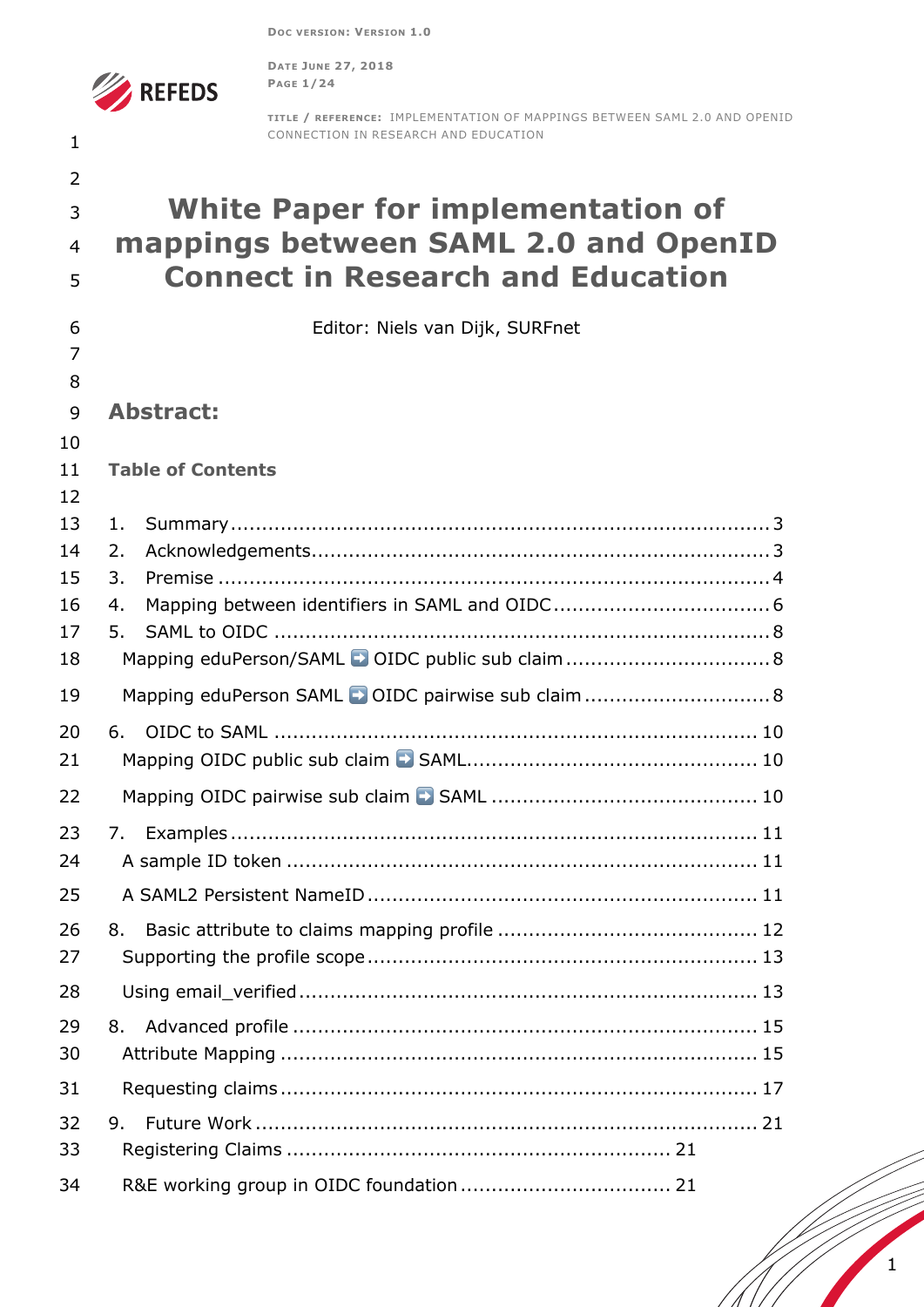

**TITLE /REFERENCE:** IMPLEMENTATION OF MAPPINGS BETWEEN SAML 2.0 AND OPENID CONNECTION IN RESEARCH AND EDUCATION

- 
- **This activity was carried out as part of the OpenID Connect for**
- **Research and Education (OIDCre)1 working group of REFEDS2**
- 
- 41 License: CC BY 3.0
- `
- The authors of this paper declare that they have not breached any IPR
- conditions by contributing material.
- 
- 



https://wiki.refeds.org/display/GROUPS/OIDCre

https://refeds.org/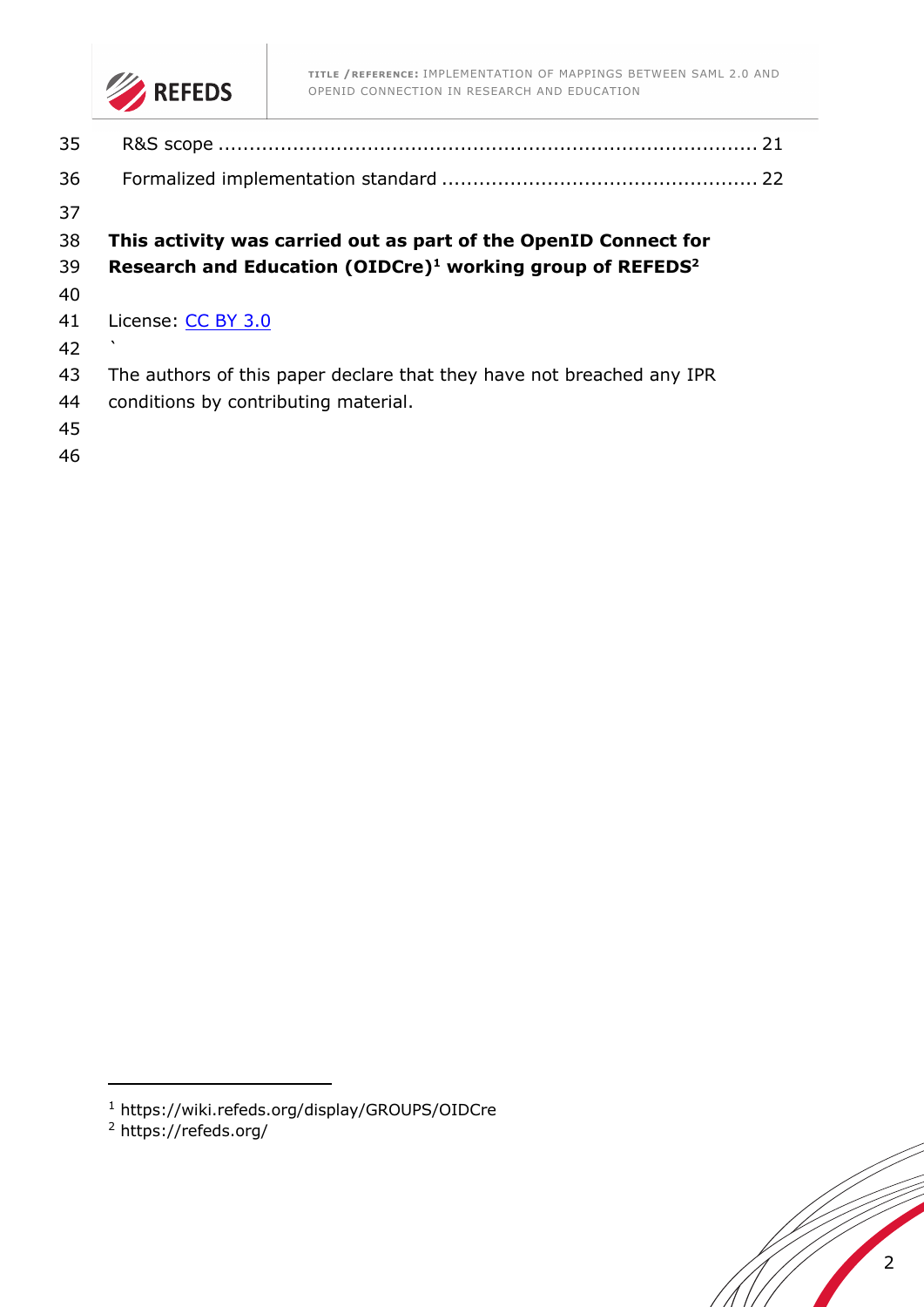

# **1. Summary**

| 48 | The goal of this document is to provide a well understood and consistent           |  |  |  |
|----|------------------------------------------------------------------------------------|--|--|--|
| 49 | profile for implementing mappings between the SAML $2.03$ and OpenID               |  |  |  |
| 50 | Connect <sup>4</sup> (OIDC) protocols, in the context of use cases in Research and |  |  |  |
| 51 | Education.                                                                         |  |  |  |
| 52 |                                                                                    |  |  |  |
| 53 | It describes how to map identifiers and commonly used attributes into scopes       |  |  |  |
| 54 | and claims for use with the OIDC protocol, and vice versa.                         |  |  |  |
| 55 |                                                                                    |  |  |  |
| 56 | The document contains three main sections:                                         |  |  |  |
| 57 |                                                                                    |  |  |  |
| 58 | A discussion on how to map between identifiers used in SAML and                    |  |  |  |
| 59 | OIDC;                                                                              |  |  |  |
| 60 | A recommendation for a basic attribute and claims mapping profile,<br>$\bullet$    |  |  |  |
| 61 | which should be useable with unmodified OIDC clients which implement               |  |  |  |
| 62 | the standard claims <sup>5</sup> of the OIDC core <sup>6</sup> standard; and,      |  |  |  |
| 63 | A recommendation for an advanced mapping profile, which will<br>$\bullet$          |  |  |  |
| 64 | leverage the full set of attributes made available by the eduPerson- and           |  |  |  |
| 65 | SCHAC schema but requires handling additional, (currently) non-                    |  |  |  |
| 66 | standard claims and scopes.                                                        |  |  |  |
| 67 |                                                                                    |  |  |  |

# **2. Acknowledgements**

 This document was the result of multiple consultations and could not have existed without the important input of many, as listed in the section "Authors and contributors".

- 
- 

https://en.wikipedia.org/wiki/SAML\_2.0

http://openid.net/connect/

http://openid.net/specs/openid-connect-core-1\_0.html#StandardClaims

http://openid.net/specs/openid-connect-core-1\_0.html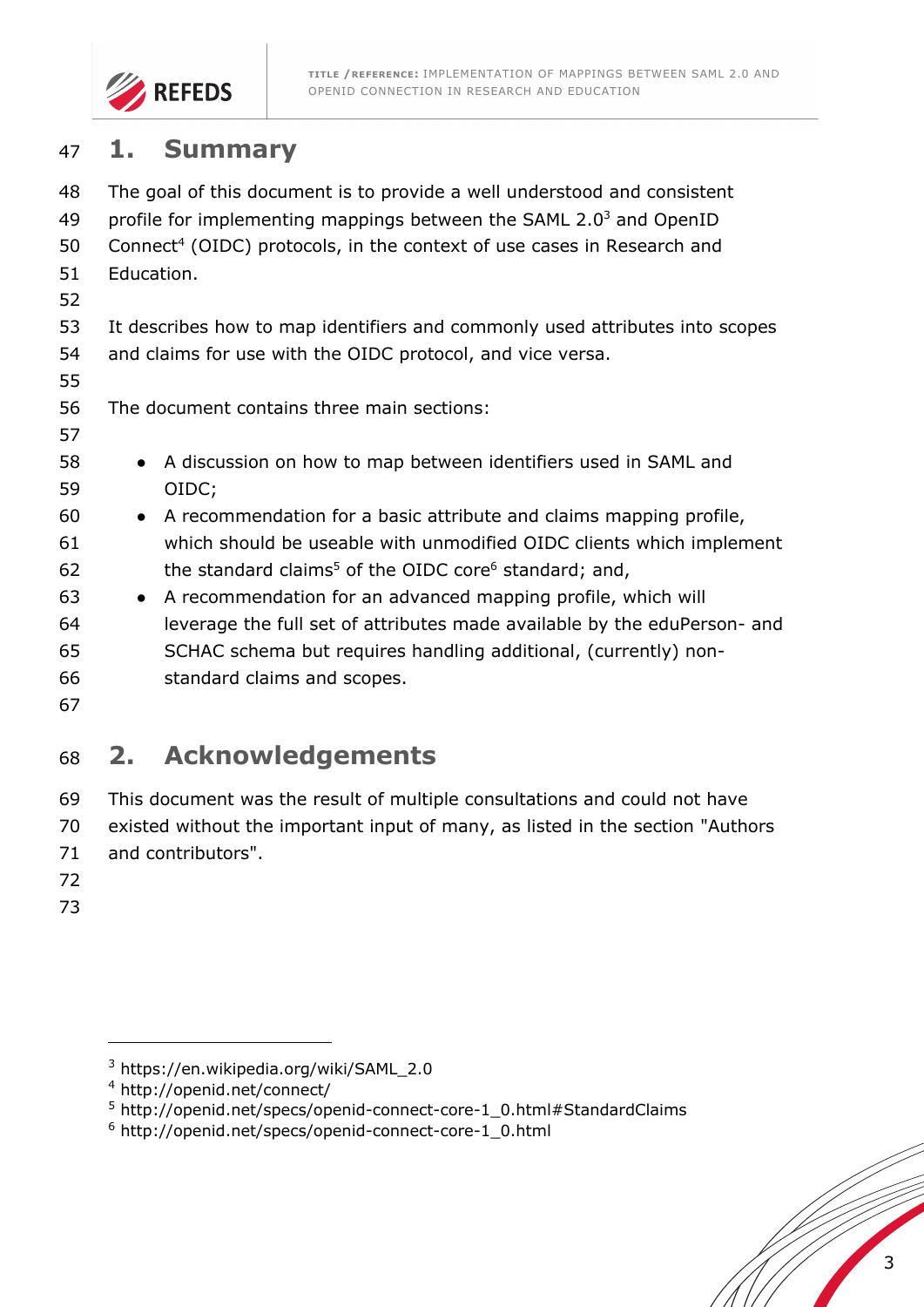

# **3. Premise**

| 75 | The assumption in this document is that this recommendation will be                        |
|----|--------------------------------------------------------------------------------------------|
| 76 | implemented in a token translation service or in a proxy implementation                    |
| 77 | which will bridge between the SAML 2.0 protocol and the OIDC protocol.                     |
| 78 | Another use case is where a SAML Identity provider and an OIDC OP that are                 |
| 79 | both front-ends to the same user database. Either will be used in the context              |
| 80 | of Research and Education.                                                                 |
| 81 |                                                                                            |
| 82 | Within the Research and Education sector, the SAML 2.0 implementations                     |
| 83 | typically combine a number of specifications:                                              |
| 84 |                                                                                            |
| 85 | The (SAML2Int) Interoperable SAML 2.0 Profile, a SAML 2.0 WebSSO                           |
| 86 | Deployment Profile <sup>7</sup>                                                            |
| 87 | The eduPerson Object Class Specification <sup>8</sup><br>$\bullet$                         |
| 88 | The SCHema for ACademia (SCHAC) <sup>9</sup><br>$\bullet$                                  |
| 89 | Recommendations from REFEDs, including Research and Scholarship <sup>10</sup><br>$\bullet$ |
| 90 | SAML V2.0 Subject Identifier Attributes Profile 11<br>$\bullet$                            |
| 91 |                                                                                            |
| 92 | Whenever a SAML-based solution is used in an international context, the                    |
| 93 | following recommendations from eduGAIN should also be taken into account:                  |
| 94 |                                                                                            |
| 95 | $\bullet$ eduGAIN attribute profile <sup>12</sup>                                          |
| 96 | eduGAIN Policy Framework SAML 2.0 WebSSO Protocol Profile <sup>13</sup><br>$\bullet$       |
| 97 |                                                                                            |
| 98 | With "SAML" we will in the remainder of this document refer to the SAML2                   |
| 99 | specification and the specific R&E profiles above. We exclude SAML 1.0                     |

https://saml2int.org, new version being developed at

https://kantarainitiative.github.io/SAMLprofiles/saml2int.html

 http://software.internet2.edu/eduperson/internet2-mace-dir-eduperson-201602.html

https://wiki.refeds.org/display/STAN/SCHAC

https://refeds.org/research-and-scholarship

 http://docs.oasis-open.org/security/saml-subject-id-attr/v1.0/saml-subject-id-attrv1.0.html

 https://technical.edugain.org/doc/GN3-11-012%20eduGAIN\_attribute\_profile.pdf 

https://technical.edugain.org/doc/eduGAIN%20SAML%202.0%20WebSSO%20Profile. pdf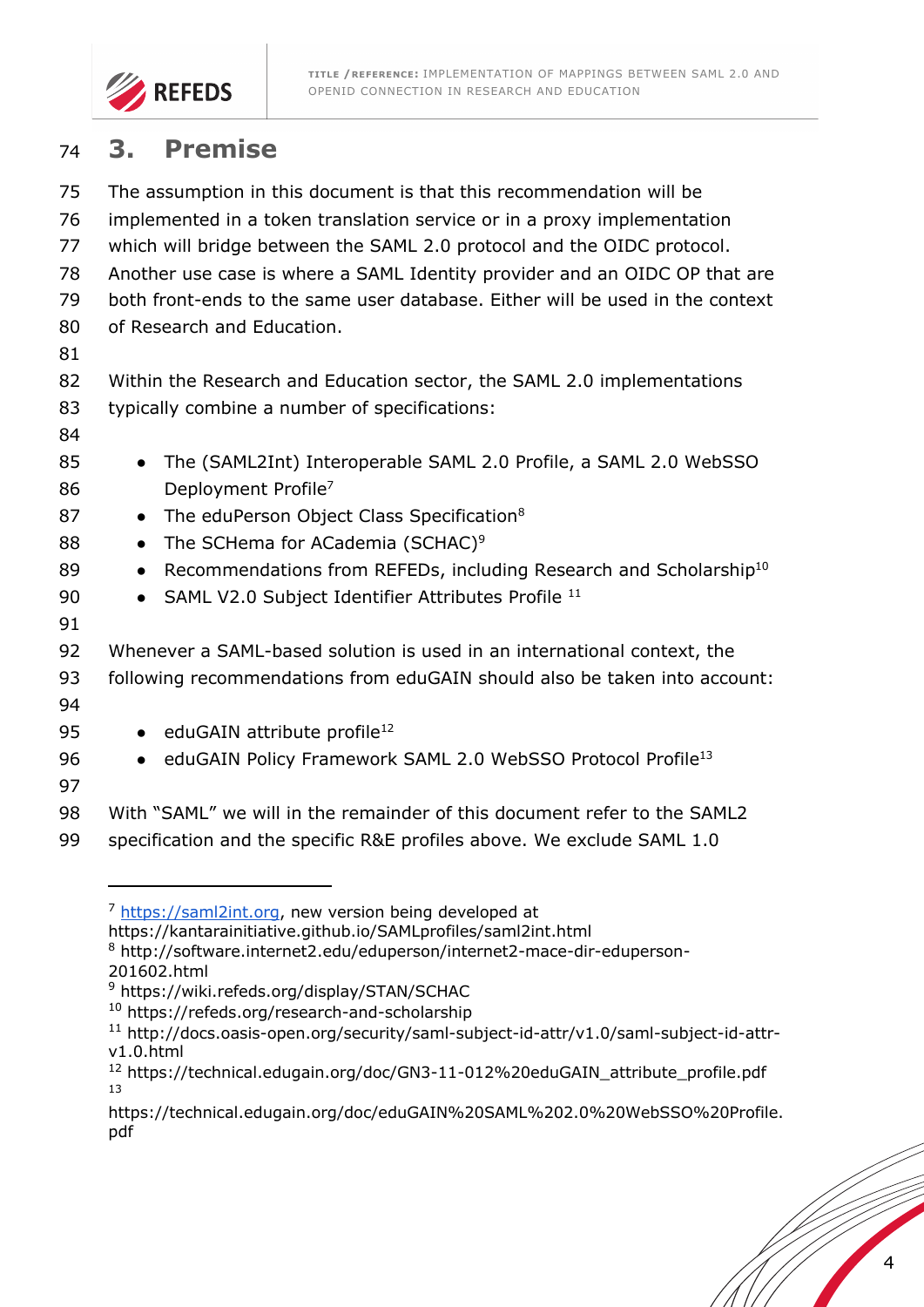

- 100 specifically.
- 
- The authors have added a reference to the Subject Identifier Attributes Profile
- and added it to the mappings (later on in this document). Reasoning is that
- even though this standard is still young and has not been implemented
- broadly yet, its features are a very good match with the scenarios described
- in this document.
- 
- There is currently no specific profile for Research and Education with OIDC.
- Hence this document will reference the OIDC generic protocol specifications
- 110 as provided by the OpenID Foundation.
- 
- Finally, this document is not describing a formalized implementation standard,
- nor does it intent to. At the time of writing it was felt that, even though
- several operators of production platforms were involved in the writing of this
- document, too little field experience exists to be able to write a
- standardization document at this time. As such the authors have chosen not
- to use formal RFC2119 wording throughout the document.
- 
- 
- 
- 
- 
- 

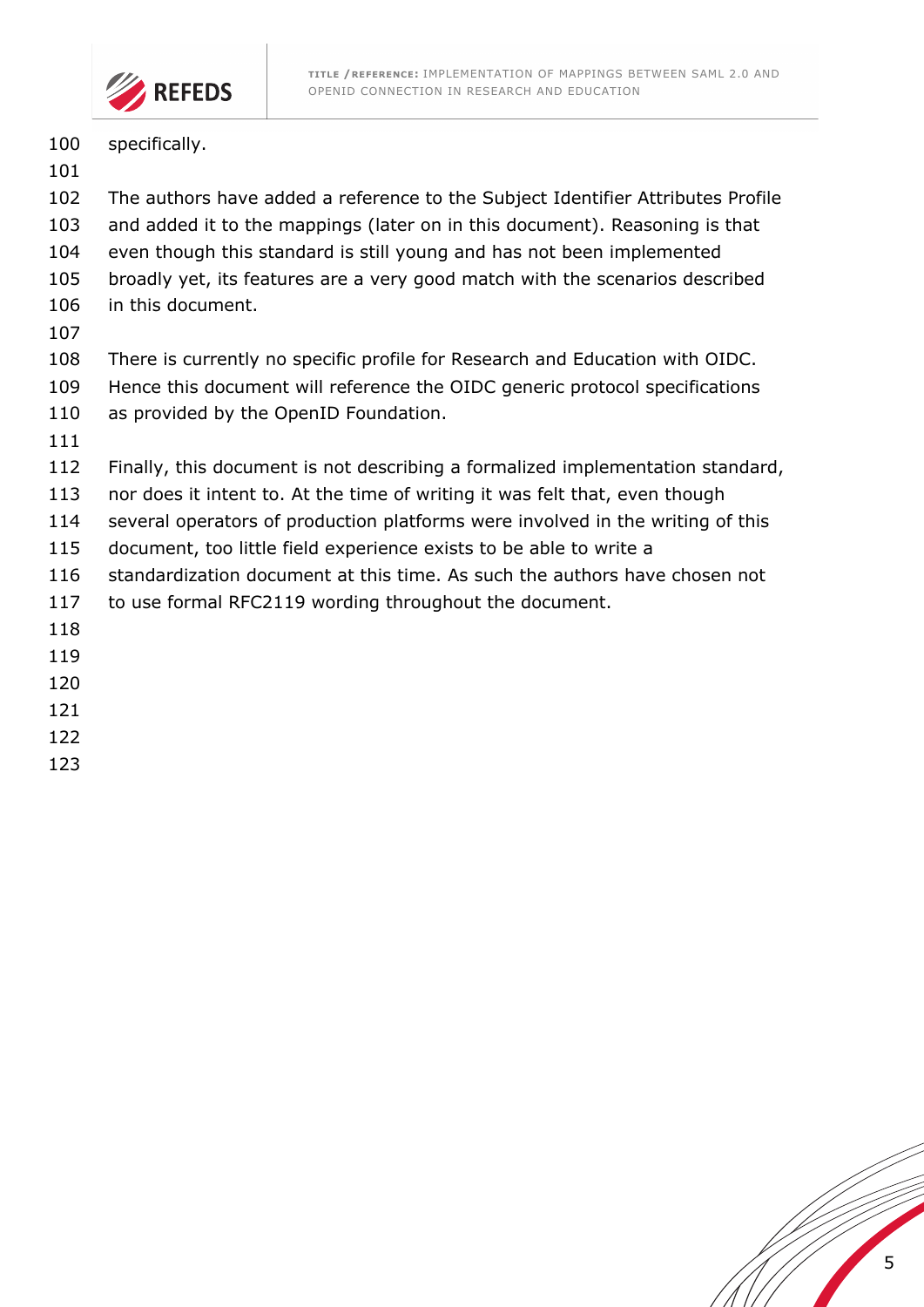

# **4. Mapping between identifiers in SAML and OIDC**

| 126 | Many implementations need to map identifiers from the SAML protocol into       |  |  |  |
|-----|--------------------------------------------------------------------------------|--|--|--|
| 127 | the OIDC protocol, or vise versa. Unfortunately, the definitions of commonly   |  |  |  |
| 128 | used identifiers in SAML, eduPerson, and OIDC do not align completely. In      |  |  |  |
| 129 | addition it should be noted that not all identifiers can be used literally     |  |  |  |
| 130 | between the two protocols, in many cases an identifier received is used as the |  |  |  |
| 131 | basis for constructing a new one. In other cases, e.g. stripping the part      |  |  |  |
| 132 | behind the @ sign may suffice. This is dependent on implementation.            |  |  |  |
| 133 |                                                                                |  |  |  |
| 134 | To assess and compare the identifiers, the following properties were taken     |  |  |  |
| 135 | into account:                                                                  |  |  |  |
| 136 |                                                                                |  |  |  |
| 137 | <b>Non-Reassignable</b><br>$\bullet$                                           |  |  |  |
| 138 | The identifier is not re-assigned according to the specification               |  |  |  |
| 139 | <b>Opaque</b><br>$\bullet$                                                     |  |  |  |
| 140 | The identifier is opaque according to the specification                        |  |  |  |
| 141 | <b>Persistent</b><br>$\bullet$                                                 |  |  |  |
| 142 | The identifier is persistent over multiple sessions, according to the          |  |  |  |
| 143 | specification                                                                  |  |  |  |
| 144 | <b>Targeted</b><br>$\bullet$                                                   |  |  |  |
| 145 | The identifier is distinct on a per SP/RP basis, according to the              |  |  |  |
| 146 | specification                                                                  |  |  |  |
| 147 | • Unique                                                                       |  |  |  |
| 148 | The identifier is globally unique by itself, according to the specification.   |  |  |  |
| 149 | Typically, the identifier is scoped with a DNS domain associated with          |  |  |  |
| 150 | the issuer.                                                                    |  |  |  |
| 151 | Table 1 compares identifiers as they are described in the SAML, eduPerson,     |  |  |  |
| 152 | and OIDC specifications. Based on the identifier properties, a mapping can be  |  |  |  |
| 153 | made on what would be compatible implementations, going between OIDC           |  |  |  |
| 154 | and SAML eduPerson.                                                            |  |  |  |
| 155 |                                                                                |  |  |  |
| 156 | In Table 1 the following symbols are used:                                     |  |  |  |
| 157 | <b>×</b> identifier does not match property                                    |  |  |  |
| 158 | didentifier matches property                                                   |  |  |  |
| 159 | <sup>2</sup> identifier may match property, but is implementation dependent.   |  |  |  |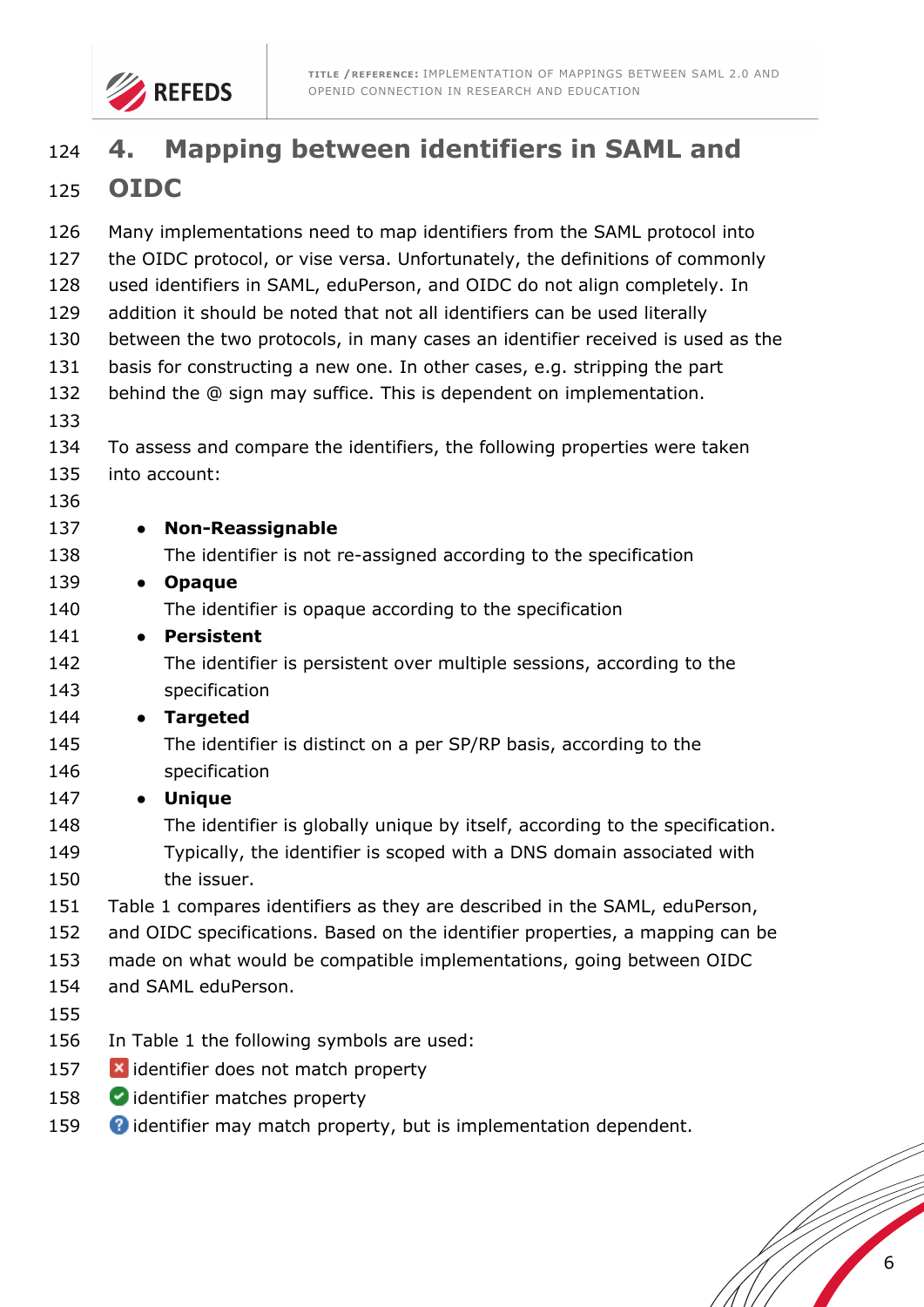

| <b>Identifier</b>                                                   | <b>Properties</b>    |                          |            |                             |              |
|---------------------------------------------------------------------|----------------------|--------------------------|------------|-----------------------------|--------------|
|                                                                     | Non-<br>Reassignable | Opaque                   | Persistent | Unique                      | Targeted     |
| eduPersonPrincipalName<br>(ePPN)                                    | ×                    | $^{214}$<br>$\mathbf{x}$ | Ø          | Ø                           | ×            |
| eduPersonUniqueId<br>(ePUID)                                        | Ø                    | Ø                        | Ø          | Ø                           | ×            |
| eduPersonTargetedID<br>(ePTID) and/or<br>SAML2 persistent<br>NameID | Ø                    | Ø                        | Ø          | $\mathcal{L}$ <sup>15</sup> | Ø            |
| <b>SAML2 transient</b><br>NameID                                    | $\mathbf{x}$         | Ø                        | ×          | $\mathbf{x}$                | ×            |
| SAML subject-id                                                     | Ø                    | $\mathbf{x}$<br>3        | Ø          | Ø                           | $\mathbf{x}$ |
| SAML pairwise-id                                                    | Ø                    | 3<br>$\mathbf{x}$        | Ø          | Ø                           | Ø            |
| OIDC public sub                                                     | Ø                    | ×                        | Ø          | Ø                           | $\mathbf{x}$ |
| OIDC pairwise sub                                                   | Ø                    | $\bullet$ 16             | Ø          | Ø                           | Ø            |

161

163 **specifications**

j

164

<sup>162</sup> **Table 1: Identifier properties as described in the SAML 2.0, eduPerson, and OIDC** 

 $14$  Technically eduPersonPrincipalName may be used in an opaque way, however, this is not common and may be unfriendly to end users as ePPNs may be displayed to end users.

 $15$  This identifier is made unique by concatenation of the entityid of the issuer, the the entityid of the target and the subjected.

<sup>&</sup>lt;sup>16</sup> A Pairwise sub may also provide the same sub for "a group of Web sites under single administrative control".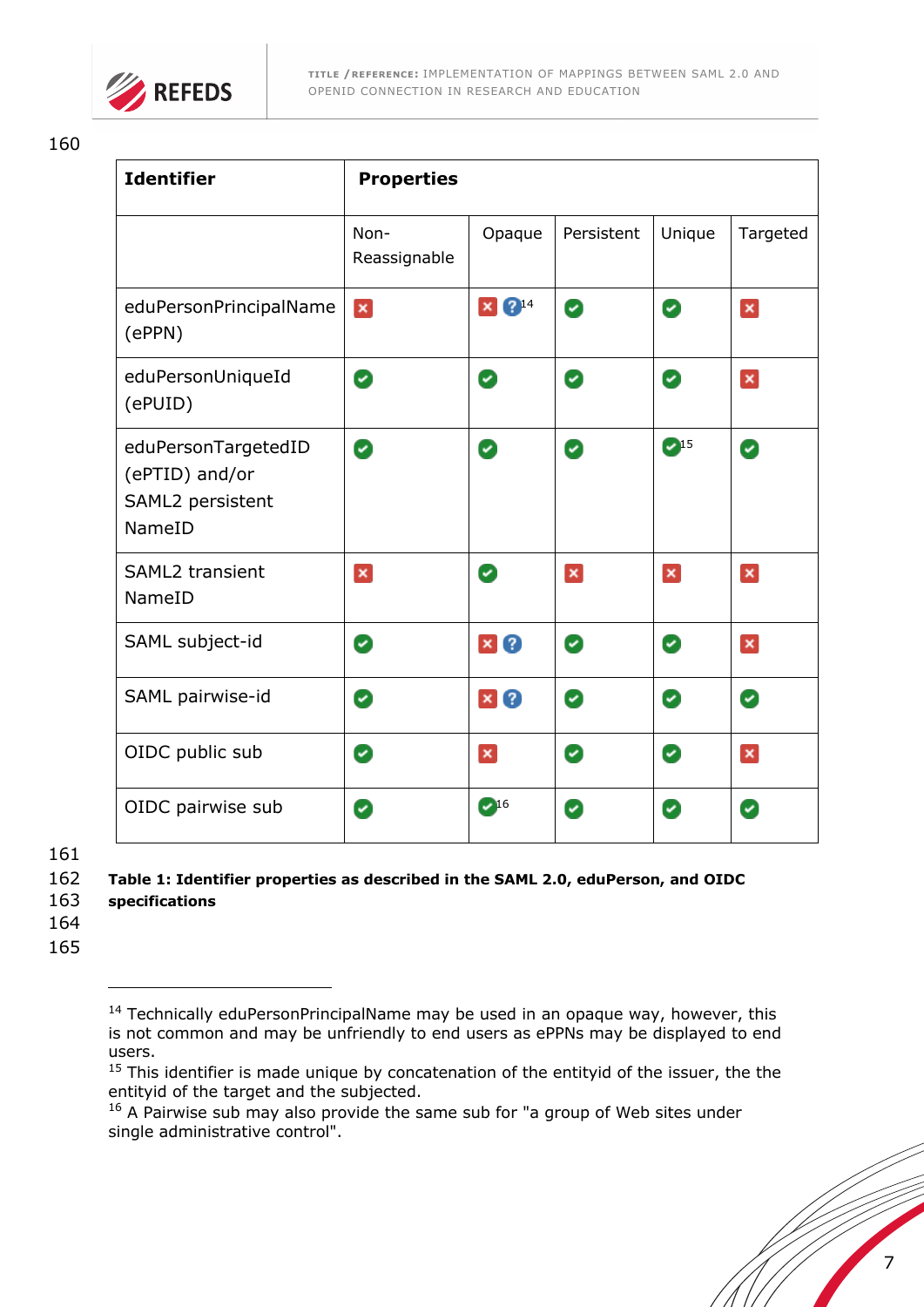

# **5. SAML to OIDC**

 In this scenario, SAML identifiers need to be mapped into OIDC sub (subject) claims.

# **Mapping eduPerson/SAML** ➡ **OIDC public sub claim**

Table 1 shows SAML identifier compatibility for creating an OIDC public sub

- 171 out of various SAML based identifiers.
- 
- Based on the comparison from Table 1, the best match for mapping SAML 2.0
- or eduPerson identifier attributes to an OIDC public sub is to use ePTID, a
- SAML2 persistent NameID, the SAML pairwise-id, ePUID or SAML subject-id .
- Even though these identifiers present unique, per SP identifiers, this
- document assumes a single proxy (SP) to take care of the token translation,
- hence it will have a suitable (single) identifier to create a public sub.
- In case a suitable profile is used, which ensures non-reassignment, for
- example the Research and Scholarship Entity Category, an ePPN may also be
- used in case no ePTID is also received.

## **Mapping eduPerson SAML** ➡ **OIDC pairwise sub claim**

Again Table 1 describes SAML identifiers compatibility for creating an OIDC

- pairwise claim out of various SAML based identifiers.
- 
- Based on the comparison from Table 1, the best match for SAML 2.0 or
- eduPerson identifier attributes as a basis for creating an OIDC pairwise sub is
- to use ePUID, ePTID, a SAML2 persistent NameID, or a subject-id or pairwise-
- id. As OIDC pair-wise sub requires unique per RP identifiers, an
- implementation must create a per RP identifier. Please note that the OIDC
- 191 specification section "Pairwise Identifier Algorithm"<sup>17</sup> has specific
- recommendation on how a pairwise sub should be created.
- 

- ePPN (or the combination of ePPN and ePTID) may be used as the basis for
- creating an OIDC pairwise sub, but *only* if non-reassignment is guaranteed.
- This could be the case when the implementation supports the Research and

http://openid.net/specs/openid-connect-core-1\_0.html#PairwiseAlg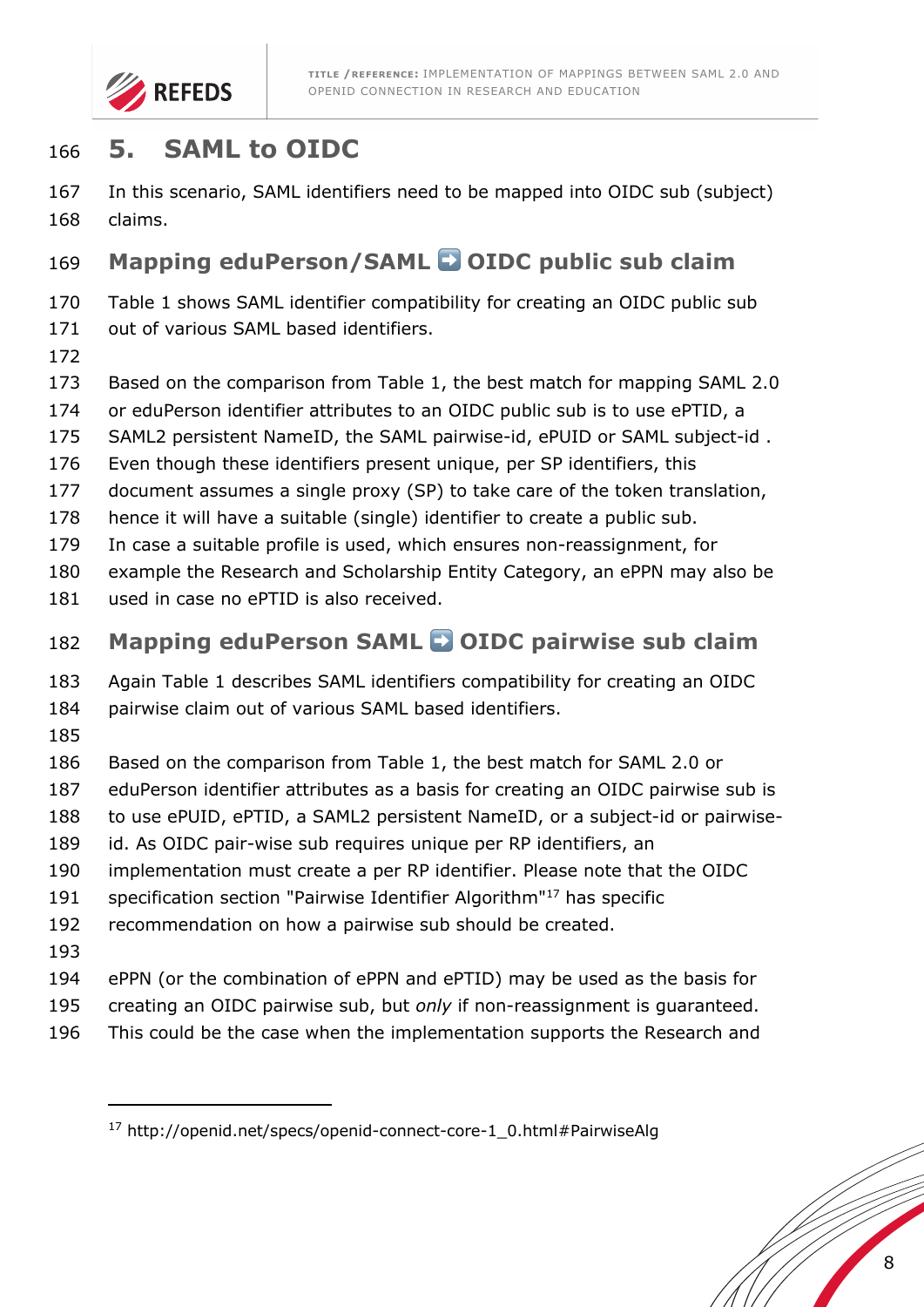

- 197 Scholarship Entity Category<sup>18</sup>. In addition, the resulting identifier must be
- 198 made both opaque and unique by the proxy.



<sup>18</sup> https://refeds.org/category/research-and-scholarship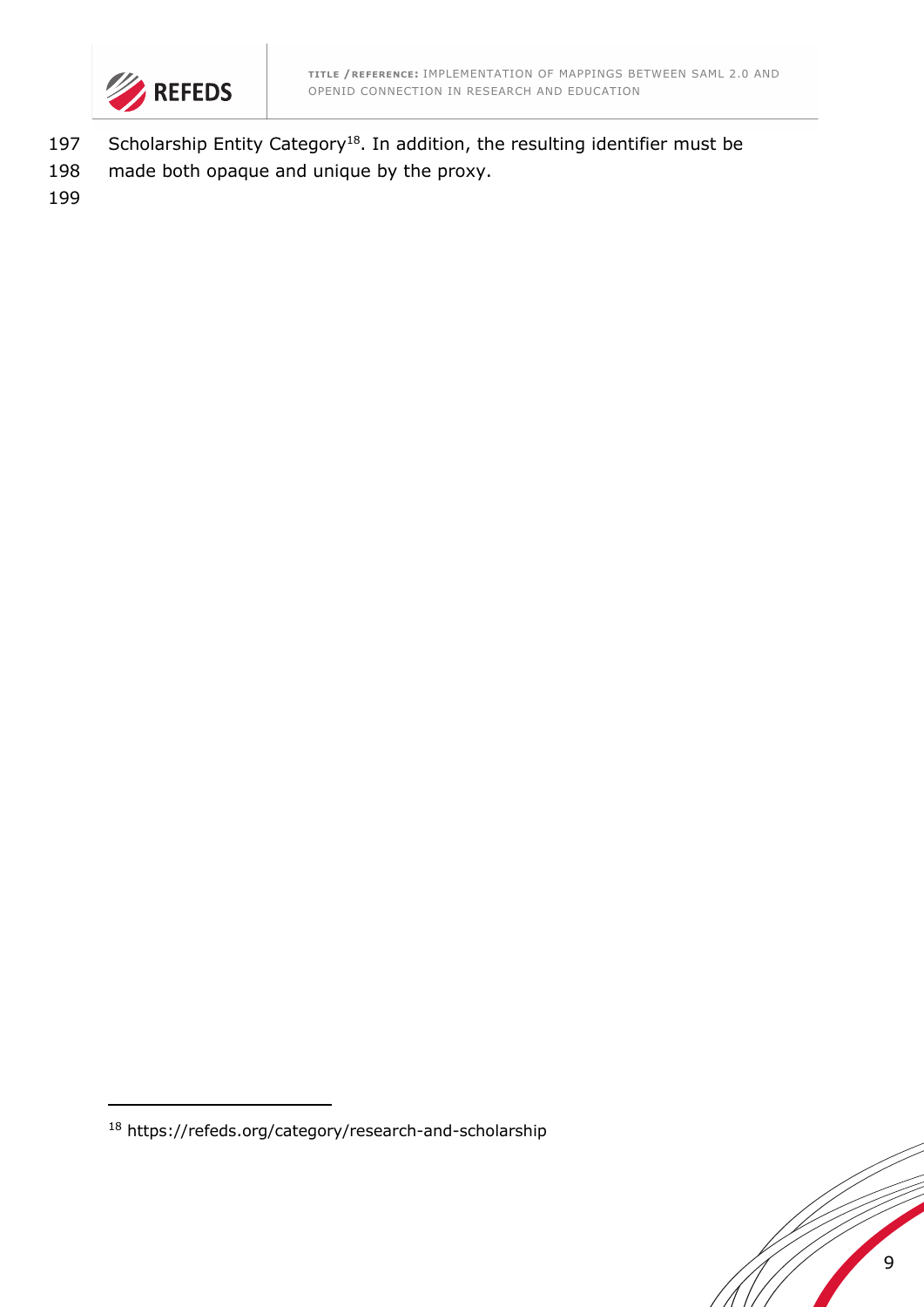

# **6. OIDC to SAML**

# 201 **Mapping OIDC public sub claim <b>E** SAML

 Table 1 also shows SAML identifiers that can be created from an OIDC public claim.

- 
- Taking into account Table 1, an ePTID, SAML2 persistent nameID, or SAML
- pairwise-id may be created from an OIDC public sub, if the implementation
- takes into account generating unique identifiers per SP on the SAML side of
- the implementation. Alternatively, an ePUID or subject-id could be created. A
- non-reassignable ePPN may be created from a public sub as well.
- Consideration concerning anonymity and global uniqueness should be taking
- 212 into account when assessing which identifier to use.
- 
- If the SAML identifier requires a scope to be added, it is suggested the
- identifier is scoped to the domain of the proxy performing the translation.
- 
- A SAML2 transient nameID may be created if the proxy takes care of all the
- 218 transient properties required for this identifier.
- 

# **Mapping OIDC pairwise sub claim D SAML**

- 221 It comes to no surprise that Table 1 also describes SAML identifiers that can
- 222 be created from an OIDC pairwise claim.
- 
- 224 An OIDC pairwise sub claim can be mapped to a SAML2 persistent NameID,
- SAML pairwise-id, or ePTID while retaining all characteristics. All other
- identifiers may be created on the basis of a pairwise sub, but this will result in
- 227 the loss of one or more properties.
- 
- Special considerations should be made in case the pairwise character of the
- identifier should be retained, for example in the case of a proxy for whom any
- pairwise identifier received is de facto not pairwise anymore.
- 
-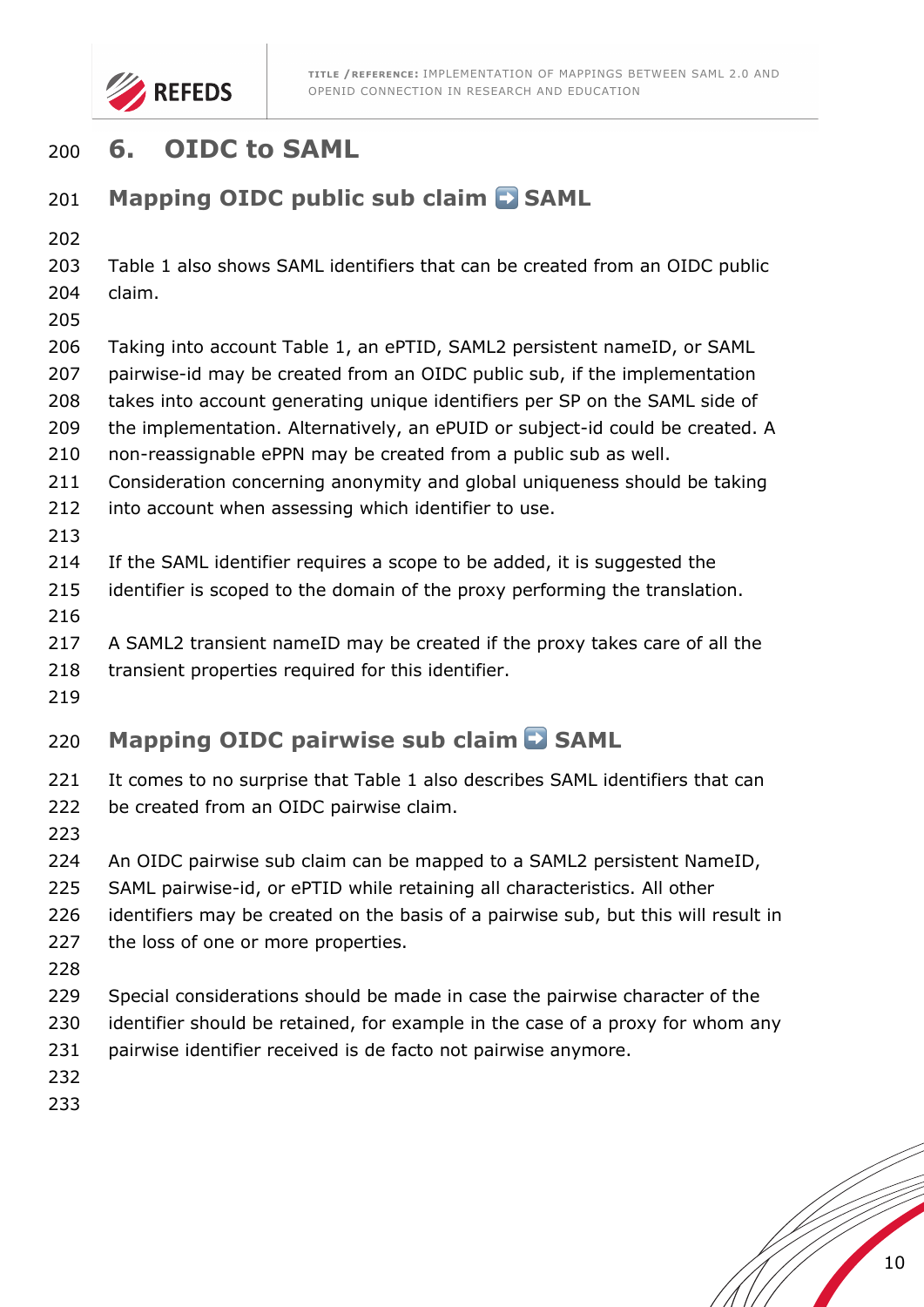

# <sup>234</sup> **7. Examples**

235 For example, consider the following ID token:

#### 236 **A sample ID token**

```
{
"iss": "https://server.example.com",
"sub": "24400320",
"aud": "s6BhdRkqt3",
"nonce": "n-0S6_WzA2Mj",
"exp": 1311281970,
"iat": 1311280970,
"auth_time": 1311280969,
"acr": "urn:mace:incommon:iap:silver"
}
```
- 237 Suppose the sub claim in the above ID token is a pairwise sub claim, then
- 238 that claim can be mapped to the following SAML2 persistent NameID:
- 239

#### 240 **A SAML2 Persistent NameID**

```
<saml2:NameID
```

```
 Format="urn:oasis:names:tc:SAML:2.0:nameid-format:persistent"
NameQualifier="https://server.example.com">
 24400320
```
</saml2:NameID>

- 241 Note that the saml2:NameID/@SPNameQualifier XML attribute has been
- 242 omitted.
- 243
- 244

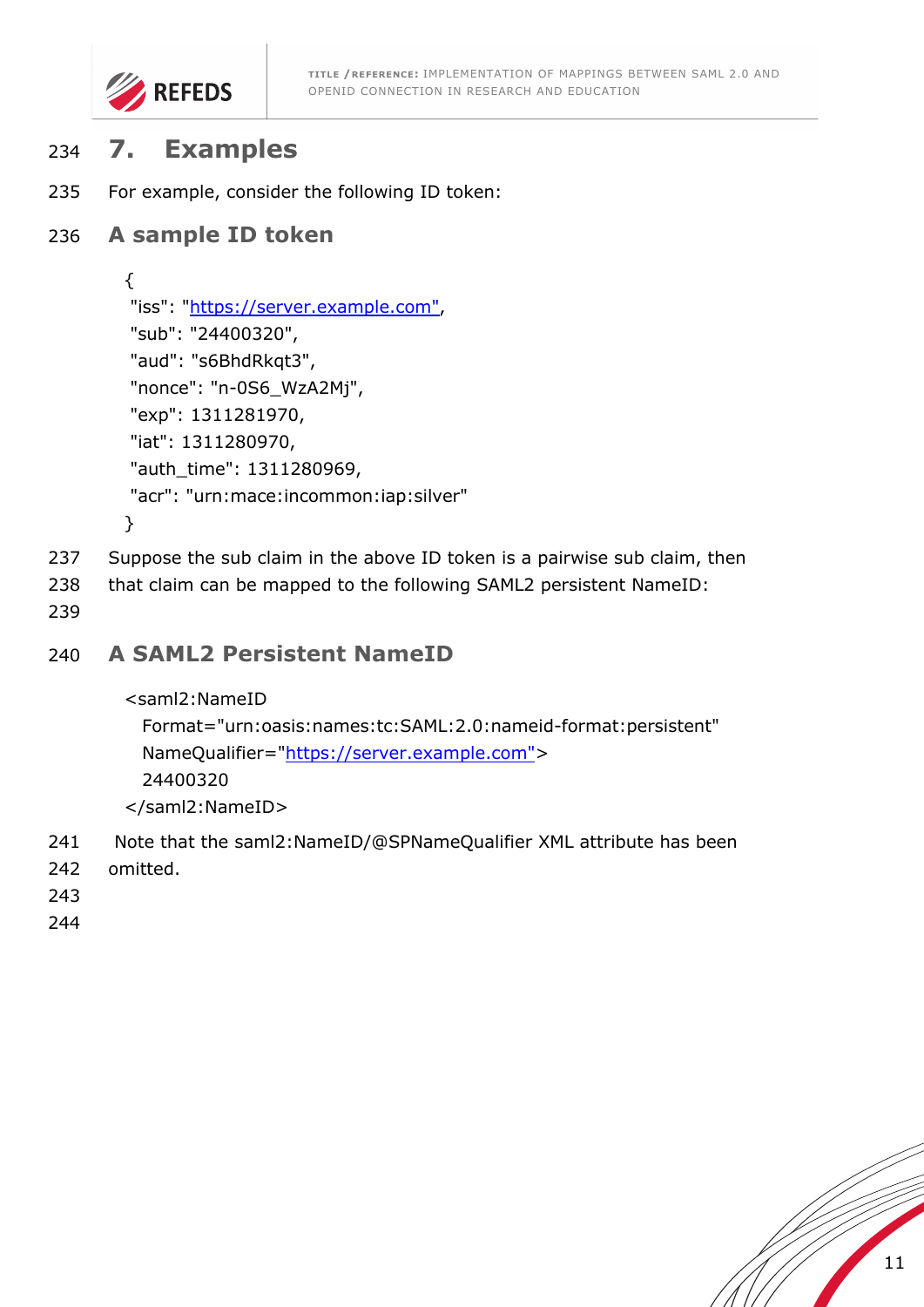

# <sup>245</sup> **8. Basic attribute to claims mapping profile**

 The basic profile proposes to create an implementation that would allow an unmodified OIDC client to receive claims based on SAML attributes through 248 the proxy. This would allow an existing SAML based Identity federation to add a proxy to onboard OIDC RPs, which seems the most common scenario at the time of writing.

- 251
- 252 As the basis for the basic profile, the standard claims as described in the
- 253 OIDC specification<sup>19</sup> are used, with a "*shared user identifier*" and a
- 254 straightforward mapping from eduPerson attributes.
- 255
- 256 This profile shares the spirit of the "R&S attribute bundle" as described in the
- 257 Research and Scholarship Entity Category definition $20$ . As such we choose not
- 258 to support all possible claims of the profile scope nor all possible (eduPerson) 259 attributes.
- 
- 260
- 261 The recommended mapping is shown in Table 2.
- 262

j

| <b>OIDC</b><br><b>Scope</b> | <b>OIDC</b> claim | eduPerson attribute                                                  |
|-----------------------------|-------------------|----------------------------------------------------------------------|
| profile                     | Public sub        | eduPersonPrincipalName (if non-reassigned) or<br>eduPersonTargetedID |
|                             | name              | displayName                                                          |
|                             | given_name        | givenName                                                            |
|                             | family_name       | sn (surname)                                                         |
| email                       | email             | mail <sup>21</sup>                                                   |

<sup>&</sup>lt;sup>19</sup> https://openid.net/specs/openid-connect-core-1\_0.html#Claims

 $21$  As mail may be multi valued, it is left to the implementer to choose which address needs to go into the single valued email claim

<sup>20</sup> https://refeds.org/category/research-and-scholarship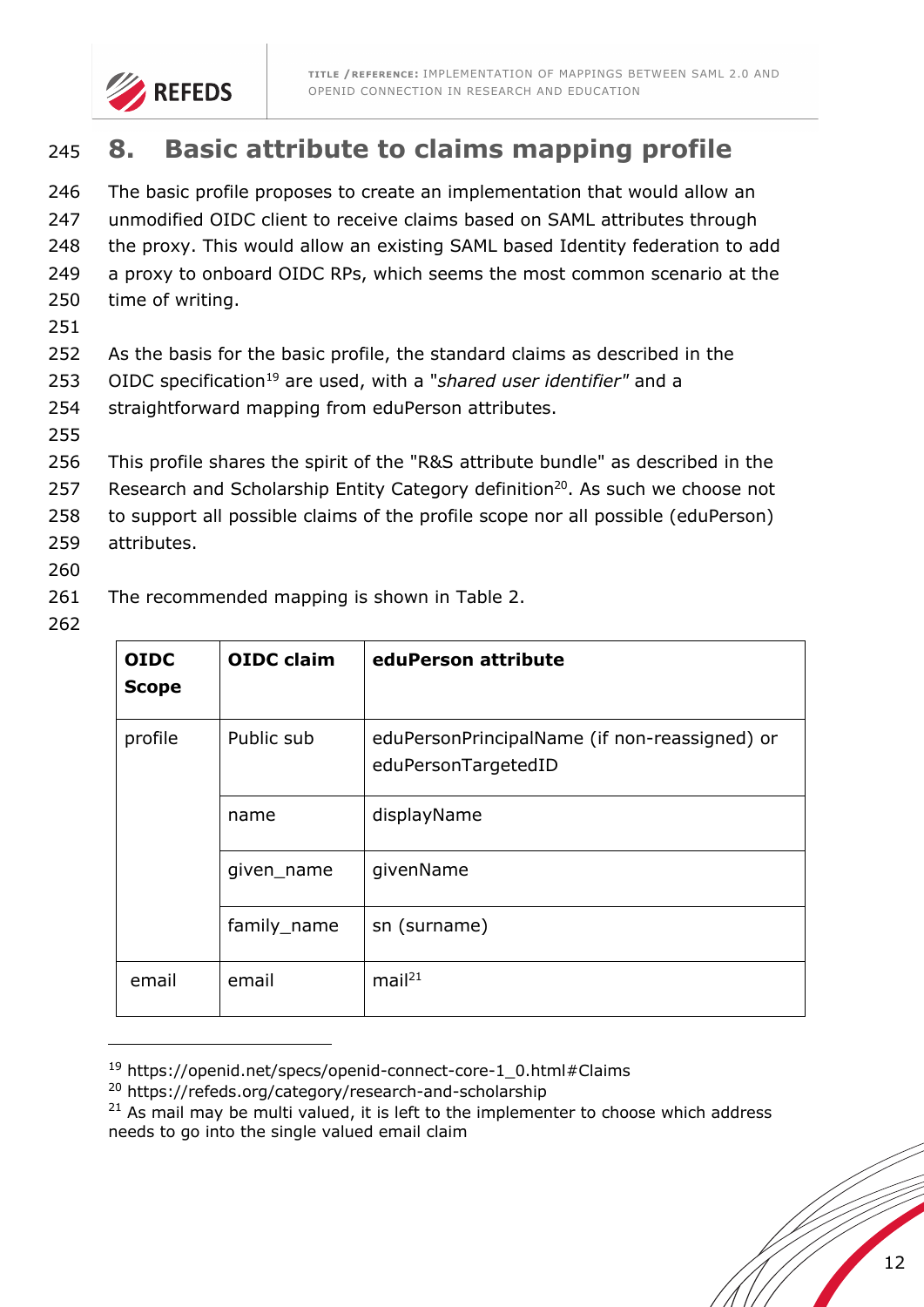

email verified See below

#### 

 **Table 2: Recommended basic mapping profile of SAML attributes into OIDC claims** 

### **Supporting the profile scope**

 When mapping SAML attributes to OIDC claims it is recommended to follow the mapping as presented in Table 2. The profile however has additional claims available. This document does not make any recommendation on the 270 use of these claims.

 One should note however, very few entities in this sector will likely be willing or able to share claims like profile, picture, website, gender, birthdate as educational institutions either do not collect these data, or consider this to be too privacy sensitive to be released.

- 
- In addition it is discouraged to base preferred\_username on a SAML attribute.

### **Using email\_verified**

OIDC has a claim called email\_verified, which is defined as: "true if the End-

User's e-mail address has been verified; otherwise false. When this Claim

Value is true, this means that the OP took affirmative steps to ensure that

this e-mail address was controlled by the End-User at the time the verification

 was performed. The means by which an e-mail address is verified is context-specific, and dependent upon the trust framework or contractual agreements

- within which the parties are operating."
- 

It is up to the implementor to select which email address is to be provided

through the mail claim in case multiple values are available. For the email

- 290 address provided, it is recommended to set the email verified claim to "true"
- if the email address that is being provided in the claim was:
- 292 Provided by the Institutional Identity Provider as part of the SAML assertion, and
- 294  $\bullet$  The domain part of the email address is a (sub) domain of the institution
- 296 The domain of the email is validated by the implementation
- based on the <shibmd:Scope> element from the entities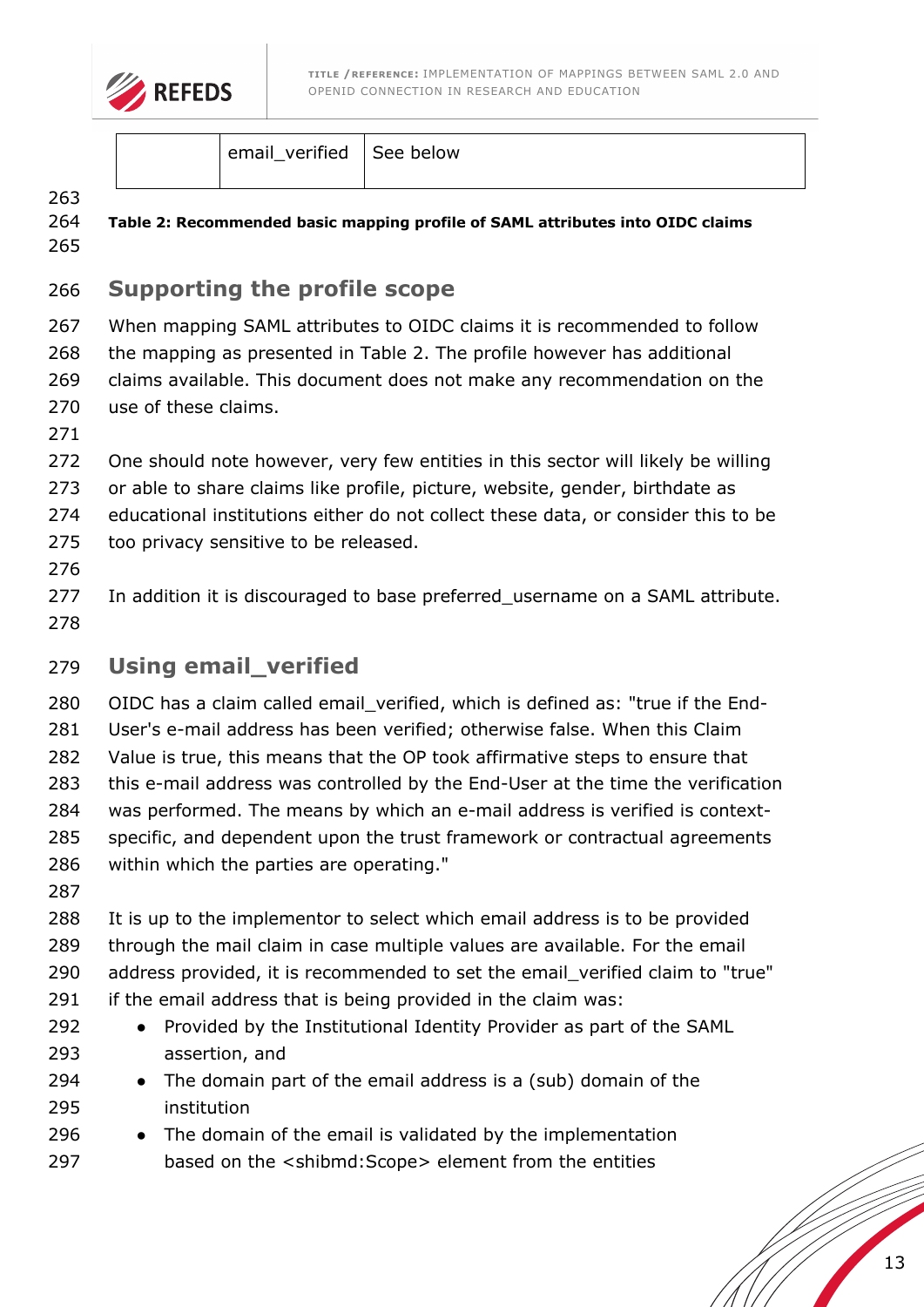

SAML metadata.

- As in such case it may be assumed the email service being used is under
- direct administrative control of the Institution, and the requirements for
- setting email\_verified to "True" have been fulfilled.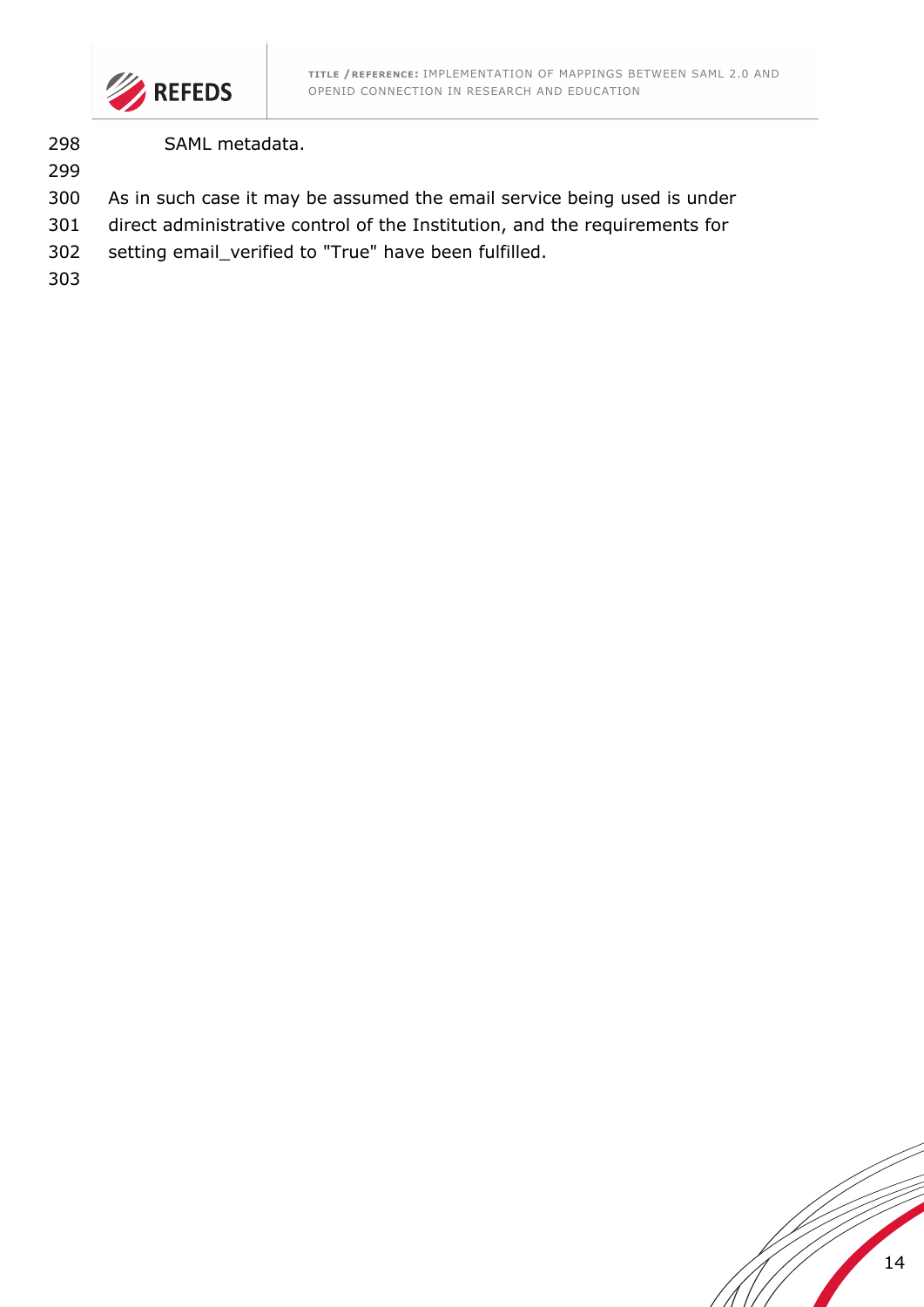

# **8. Advanced profile**

The advanced profile provides a more elaborate profile for mapping SAML

attributes from the eduPerson and SCHAC schemas to OIDC. This may

however require the RP to create a custom implementation to be able to

consume all claims.

### **Attribute Mapping**

 The advanced profile retains the mappings as presented in the basic profile, but adds a direct, literal mapping from attributes from eduPerson, eduMember and SCHAC into claims. As a general rule of thumb, to map the attributes an attempt was made to match common semantics of both protocols as much as possible. In some cases a straightforward mapping of the attribute or claim value is not possible, and will have to be left to the implementer. Therefore, going from SAML to OIDC: 319 • an underscore is used to separate words that would normally have a space in natural language; 321 • the schema prefix of the attribute is retained, presented in lower case and separated by an underscore, and 323 • camel case is converted into lower case, and again using underscores to separate words. To move from OIDC to SAML, the reverse is applied. By retaining the SAML schema name as part of the claim, the OIDC 329 requirement on collision-resistant names for claims<sup>22</sup> is met, whereas attributes without a collision-resistant name are to be mapped in accordance with the Basic profile. With this, a mapping of attributes to claims will be as following: 

http://openid.net/specs/openid-connect-core-1\_0.html#AdditionalClaims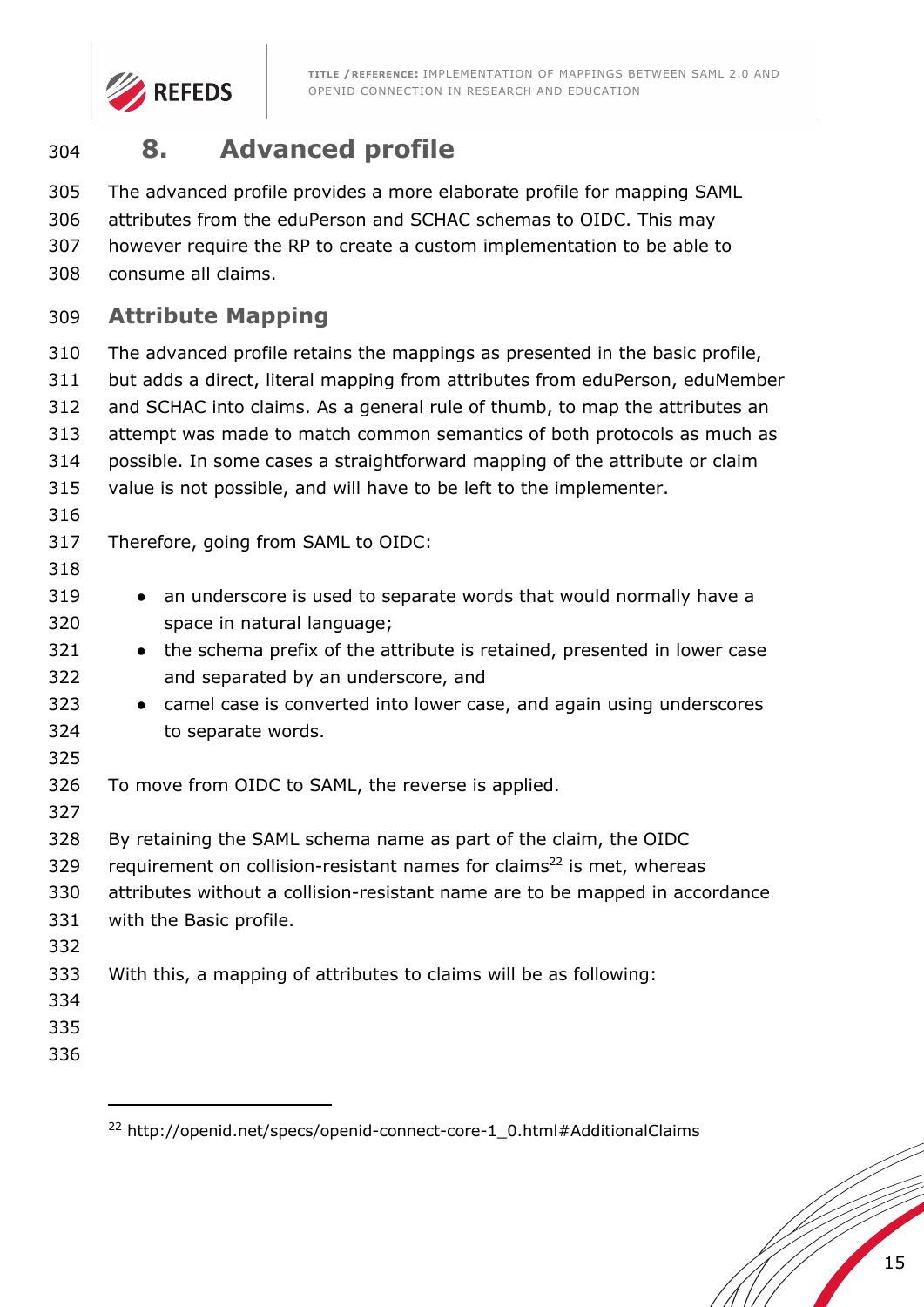

| <b>SAML attribute</b> | <b>OIDC claim</b> |
|-----------------------|-------------------|
| eduPersonFoo          | eduperson_foo     |
| SchacFooBar           | schac_foo_bar     |

#### 338 **Table 3: Generic example for mapping between SAML attributes and OIDC claims**

339

340 Other attributes can be mapped in a similar fashion. Table 4 presents a

341 number of examples for mapping commonly used attributes to OIDC Claims.

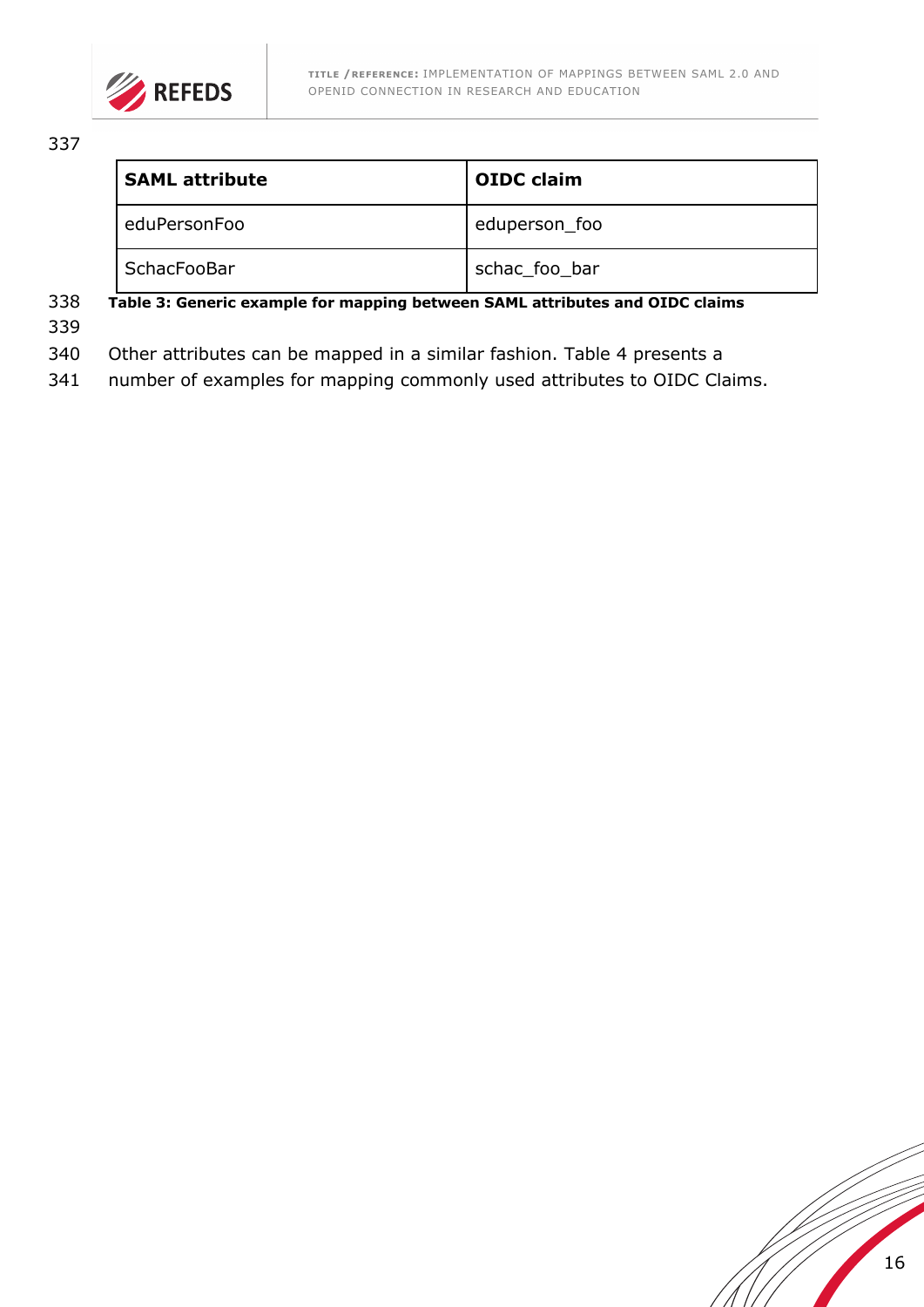

| <b>OIDC claim name</b>       | eduPerson or SCHAC name    |
|------------------------------|----------------------------|
| eduperson_affiliation        | eduPersonAffiliation       |
| eduperson_entitlement        | eduPersonEntitlement       |
| eduperson principal name     | eduPersonPrincipalName     |
| eduperson_scoped_affiliation | eduPersonScopedAffiliation |
| eduperson_targeted_id        | eduPersonTargetedID        |
| eduperson_assurance          | eduPersonAssurance         |
| eduperson_unique_id          | eduPersonUniqueId          |
| eduperson_orcid              | eduPersonOrcid             |
| edumember_is_member_of       | <i>isMemberOf</i>          |
| schac_home_organisation      | schacHomeOrganisation      |
| schac_personal_unique_code   | schacPersonalUniqueCode    |

#### 343 **Table 4: Examples of mapping commonly used eduPerson and SCHAC attributes to**  344 **OIDC claims**

345

# 346 **Requesting claims**

347 Due to data protection regulations, like e.g. GDPR in the EU, it is common to

- 348 apply the principle of minimal disclosure: to send as little personal data as
- 349 possible given the functional scope of the requesting application.
- 350
- 351 Basic profile
- 352
- 353 To request claims through the Basic profile, the profile and email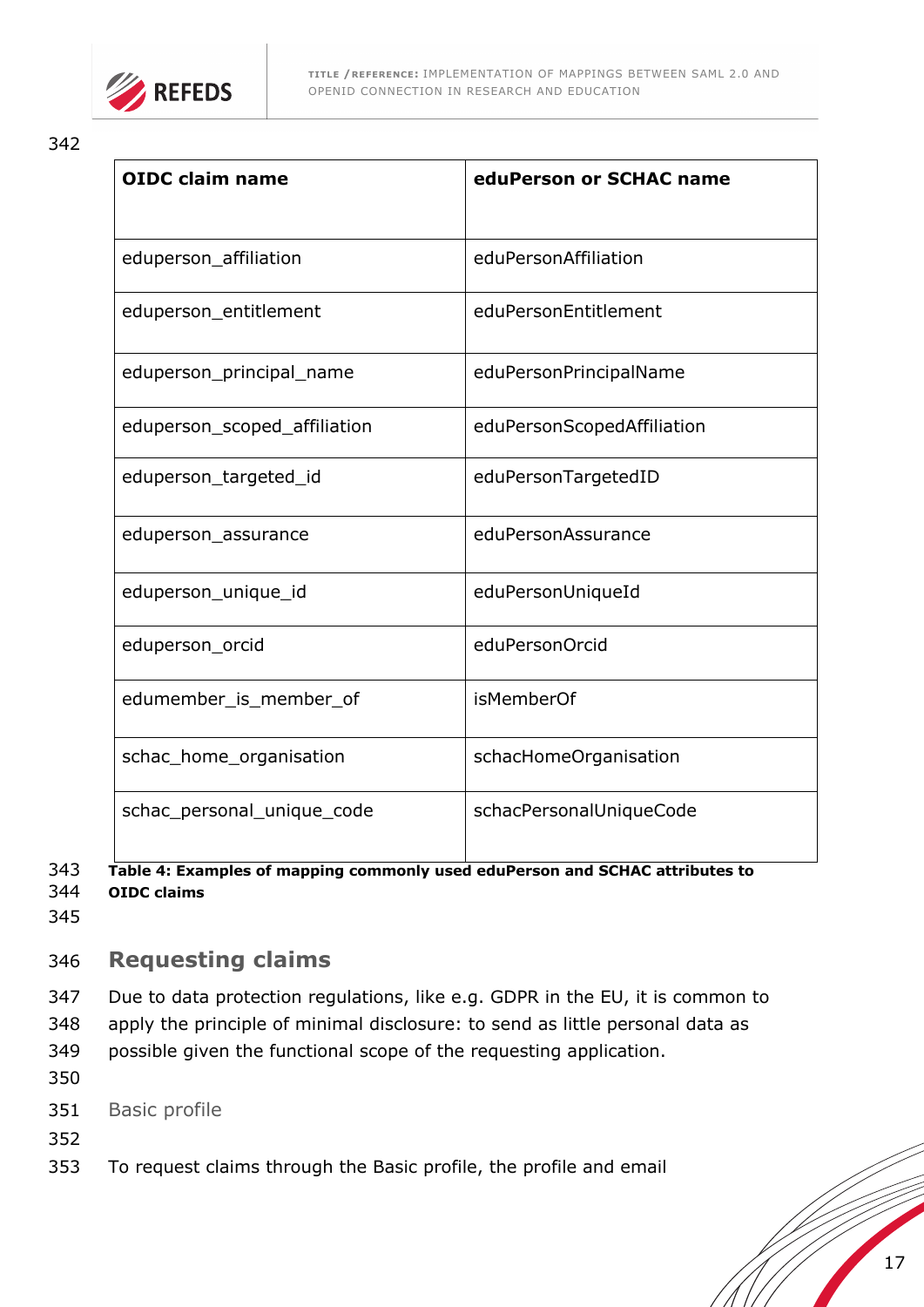



| 354        | scopes may be used. This allows for requesting a consistent set of attributes.         |
|------------|----------------------------------------------------------------------------------------|
| 355<br>356 | Earlier work from REFEDs around the Research and Scholarship Entity                    |
| 357        | Category <sup>23</sup> has identified the entity category that provides for consistent |
| 358        | attribute release through the definition of a set of commonly supported and            |
| 359        | consumed attributes typically required for effective use of R&S services. The          |
| 360        | attributes chosen represent a privacy baseline such that further minimization          |
| 361        | achieves no particular benefit. Thus, the minimal disclosure principle is              |
| 362<br>363 | already designed into the category.                                                    |
| 364        | When an entity implements the Basic profile as described in this document,             |
| 365        | the personal data that will be transferred closely resembles the information           |
| 366        | transferred as part of the Research and Scholarship Attribute Bundle.                  |
| 367        | Unfortunately however, OIDC currently lacks the mechanisms to signal Entity            |
| 368        | Categories, such as as e.g. Research or Scholarship, to relying parties. It is         |
| 369        | therefore left up to the discretion of the implementer of the token translation        |
| 370<br>371 | service to decide if the requirements around purposeful use are met.                   |
| 372        | Advanced profile                                                                       |
| 373        |                                                                                        |
| 374        | To request specific, individual claims, the OIDC protocol supports both the use        |
| 375        | of requesting individual claims as well as the ability to request non-standard         |
| 376        | Scopes.                                                                                |
| 377        |                                                                                        |
| 378        | <b>Requesting individual Claims</b>                                                    |
| 379        |                                                                                        |
| 380        | Individual Claims can be requested using the claims request parameter $^{24}$ . The    |
| 381        | use of the claims parameter is further described in the OIDC specification,            |
| 382        | section "Requesting Claims using the "claims" Request Parameter" <sup>25</sup> .       |
| 383        | Unfortunately however, given that this mechanism is optional in the                    |
| 384        | specification, support for the capability to handle claim requests in this way is      |
| 385        | rather rare in existing Relying Party software products. It is therefore               |

 $\overline{a}$ 

https://wiki.refeds.org/display/ENT/Guidance+on+justification+for+attribute+release +for+RandS

<sup>&</sup>lt;sup>24</sup> http://openid.net/specs/openid-connect-core-1\_0.html#Claims

http://openid.net/specs/openid-connect-core-1\_0.html#ClaimsParameter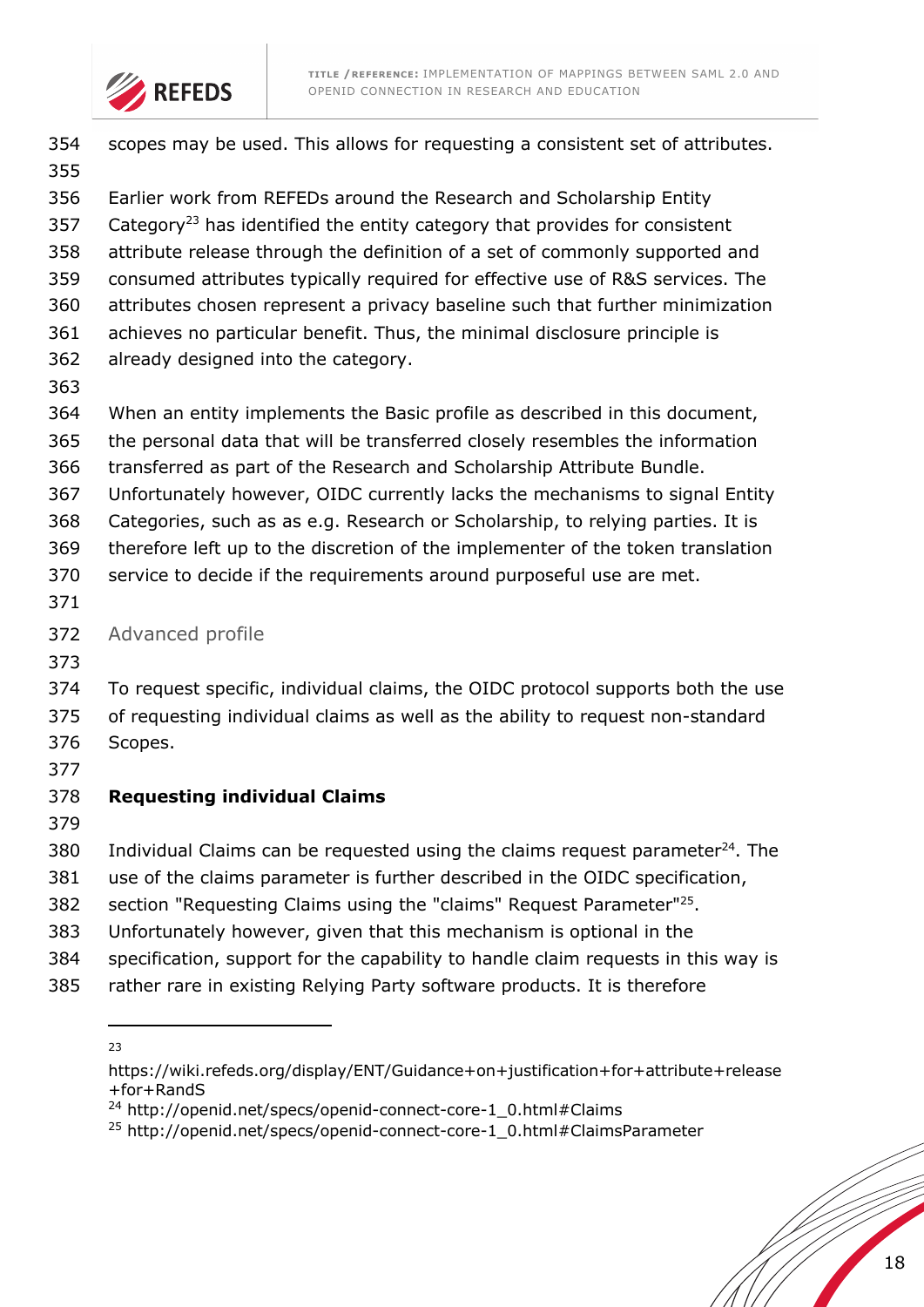

| 386 | recommended to also implement support for non-standard Scopes.                         |
|-----|----------------------------------------------------------------------------------------|
| 387 |                                                                                        |
| 388 | <b>Requesting non-standard Scopes</b>                                                  |
| 389 |                                                                                        |
| 390 | The OIDC specification defines a number of standardized, optional scopes               |
| 391 | which can be used to request that specific sets of information be made                 |
| 392 | available as Claim Values. <sup>26</sup> Unfortunately there is no standardized way of |
| 393 | registering additional Scopes beyond what is defined in the specification. It is       |
| 394 | however possible and allowed for an OP to support non-standard Scopes. And             |
| 395 | for most of the Relying Party software, requesting (additional) scopes is part         |
| 396 | of the configuration of the software, which makes it trivial to support                |
| 397 | additional scopes.                                                                     |
| 398 |                                                                                        |
| 399 | That said, apart from the Research and Scholarship Attribute Bundle which is           |
| 400 | defined as part of the Research and Scholarship Entity Category, no other              |
| 401 | logical bundles exist.                                                                 |
| 402 |                                                                                        |
| 403 | It is therefore recommended to support a Scope value for each claim from the           |
| 404 | Advanced Profile by allowing a specific claim to be requested through a Scope          |
| 405 | with the exact same name. Table 5 provides some examples of how to use                 |
| 406 | standard and nonstandard scopes to request claims.                                     |
| 407 |                                                                                        |
|     |                                                                                        |

http://openid.net/specs/openid-connect-core-1\_0.html#ScopeClaims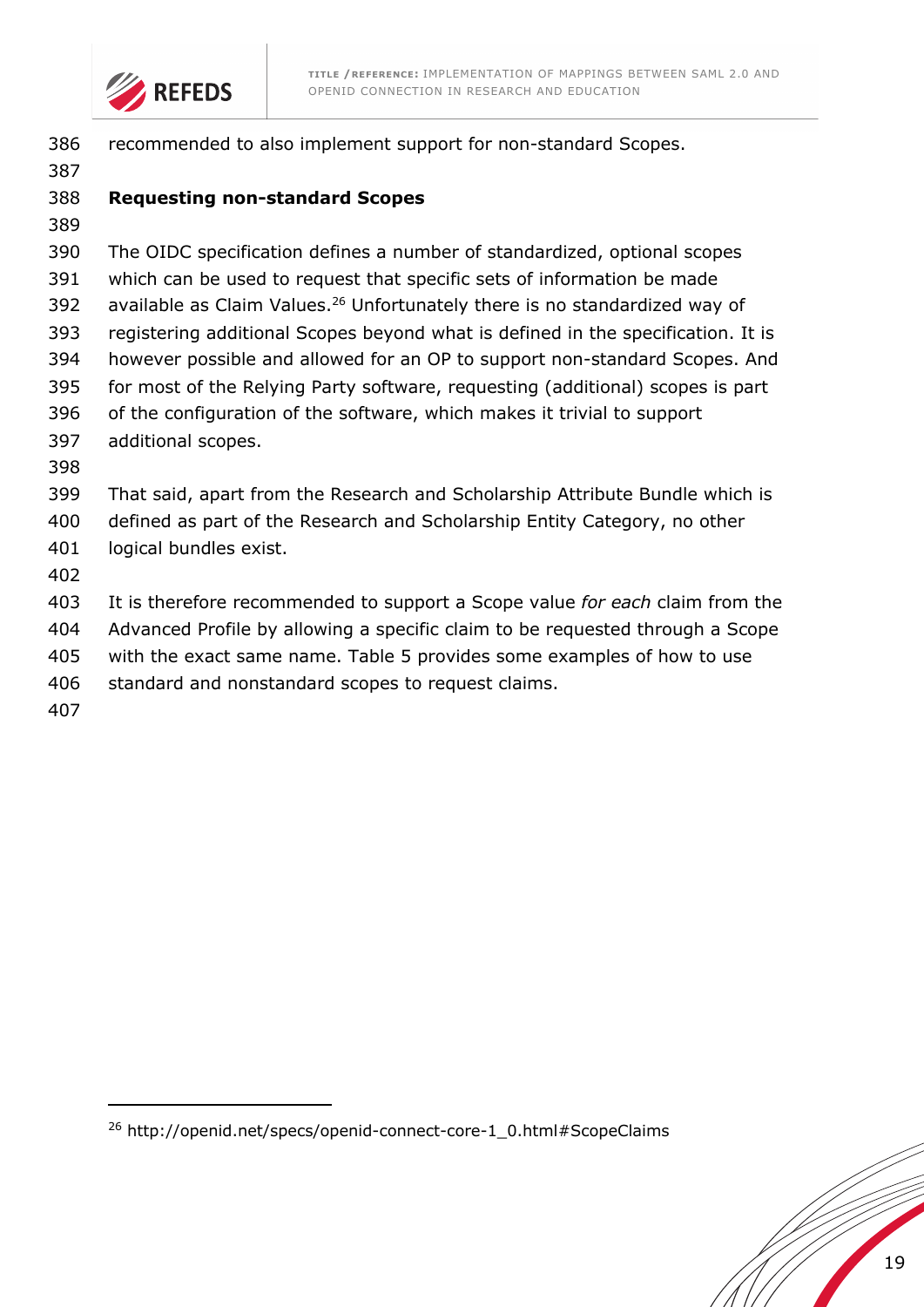

| <b>Requested scope(s)</b>    | <b>OIDC claim(s) delivered</b> |
|------------------------------|--------------------------------|
| eduperson_foo                | eduperson_foo                  |
| schac_foo_bar                | schac_foo_bar                  |
|                              |                                |
| profile                      | public sub                     |
|                              | name                           |
|                              | given_name                     |
|                              | family_name                    |
|                              |                                |
| eduperson_targeted_id,       | eduperson_targeted_id,         |
| eduperson_scoped_affiliation | eduperson_scoped_affiliation   |
|                              |                                |
| profile,                     | public sub                     |
| email,                       | name                           |
| eduperson_scoped_affiliation | given_name                     |
|                              | family_name                    |
|                              | email                          |
|                              | email_verified                 |
|                              | eduperson_scoped_affiliation   |
|                              |                                |
|                              |                                |

- 411 **Table 5: examples of how to use standard and nonstandard scopes to request sets**
- 412 **and individual claims**
- 413
- 414
- 415
- 416
- 417
- 418
- 419
- 420

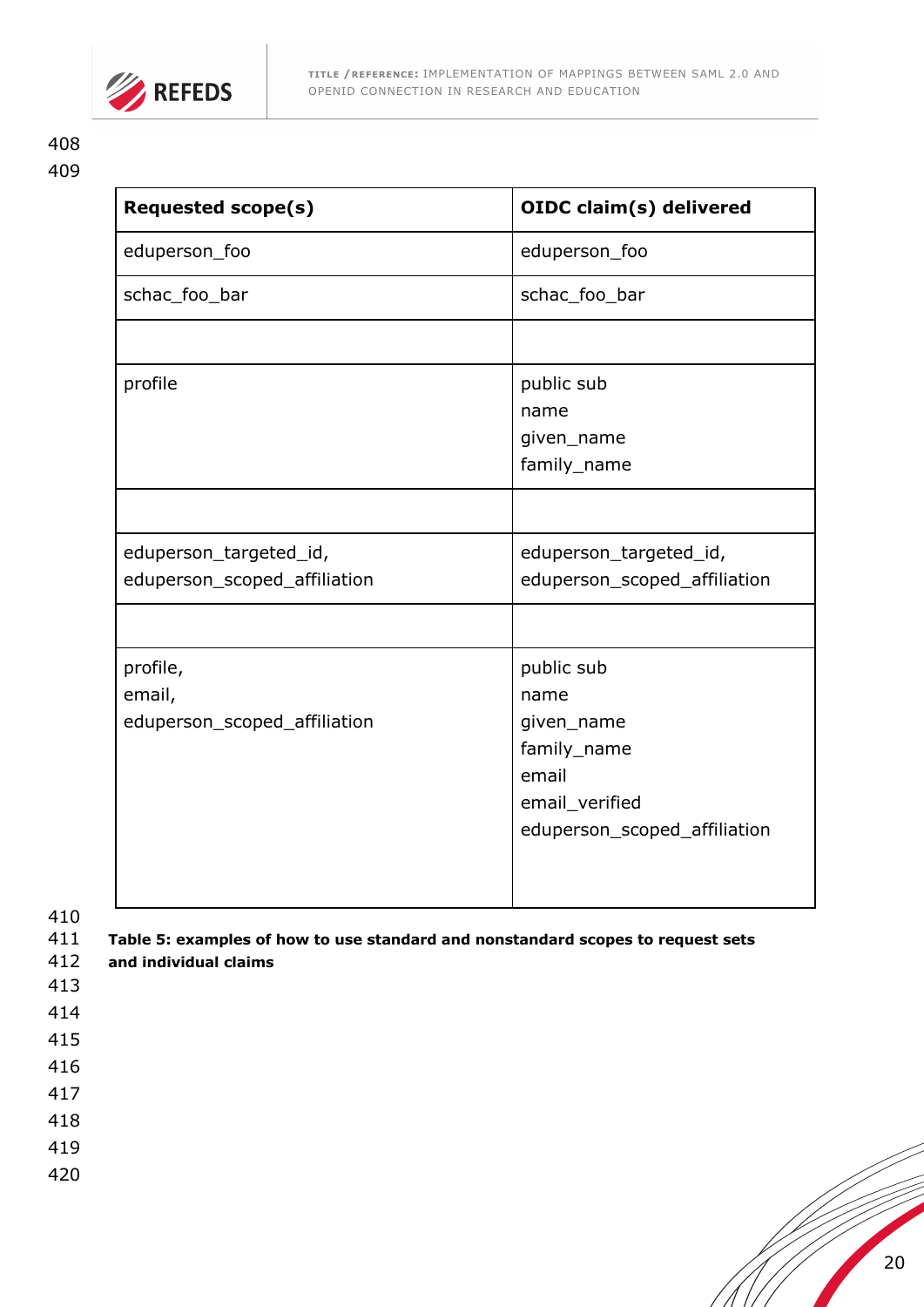

## **9. Future Work**

#### **Registering Claims**

- As part of the work for the OIDCre group, the OIDC claims described in the
- Advanced profile attributes will be registered into the JSON Web Token Claims
- 425 Registry<sup>27</sup> once sufficient consensus has been reached.
- 

# **R&E working group in OIDC foundation**

- At the time of writing this document, work is in progress to create a new R&E
- 429 working group within the OIDC foundation. A charter proposal<sup>28</sup> was
- submitted to the OIDC foundation and it has been accepted on Sept 27, 2018.
- It is the intent that this document becomes one of the deliverables within the
- R&E Working group.
- 

#### **R&S scope**

- The REFEDS Research and Scholarship Entity Category (R&S) has been
- designed as a simple and scalable way for (SAML) Identity Providers to
- release minimal amounts of required personal data to (SAML) Service
- Providers serving the Research and Scholarship Community. The R&S Entity
- Category has two components: a policy part defining which entities are
- 440 eligible to be tagged as R&S. In addition there is an Attribute Bundle<sup>29</sup>. One of
- the features that would be very useful is to represent the SAML based R&S
- attribute bundle also in OIDC. It is therefore proposed to create an R&S scope
- that would allow a set of claims to be requested by an RP that match
- equivalent attributes from the R&S attribute bundle. Please note that this
- scope will not include the *policy* aspects of the REFEDS Research and
- Scholarship Entity Category. It is envisioned that introduction of this new
- scope can become part of the above R&E OIDC working group.
- 
- 
- 

-

https://www.iana.org/assignments/jwt/jwt.xhtml#claims

https://github.com/daserzw/oidc-edu-wg/blob/v1.0.0/charter.md

https://refeds.org/category/research-and-scholarship, section 5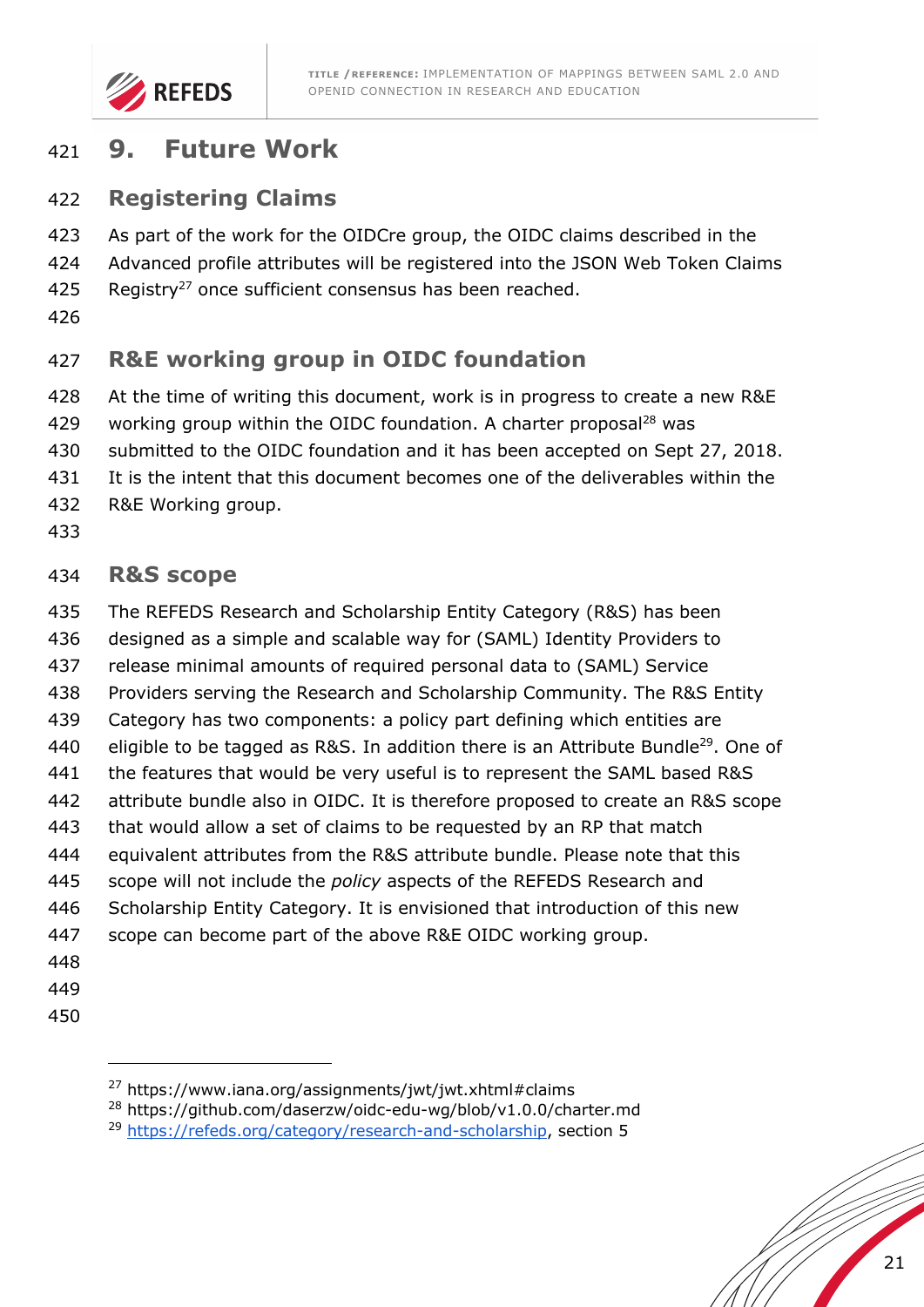

### **Formalized implementation standard**

- This document is not an implementation standard. At the time of writing it
- was felt that, even though several operators of production platforms were
- involved in the writing of this document, too little field experience exists to be
- able to write a standardization document at this time. It is recommended to
- determine at some point in time whether a formal standardization document
- is needed to further standardize the combined use of SAML2 and OIDC.
- 

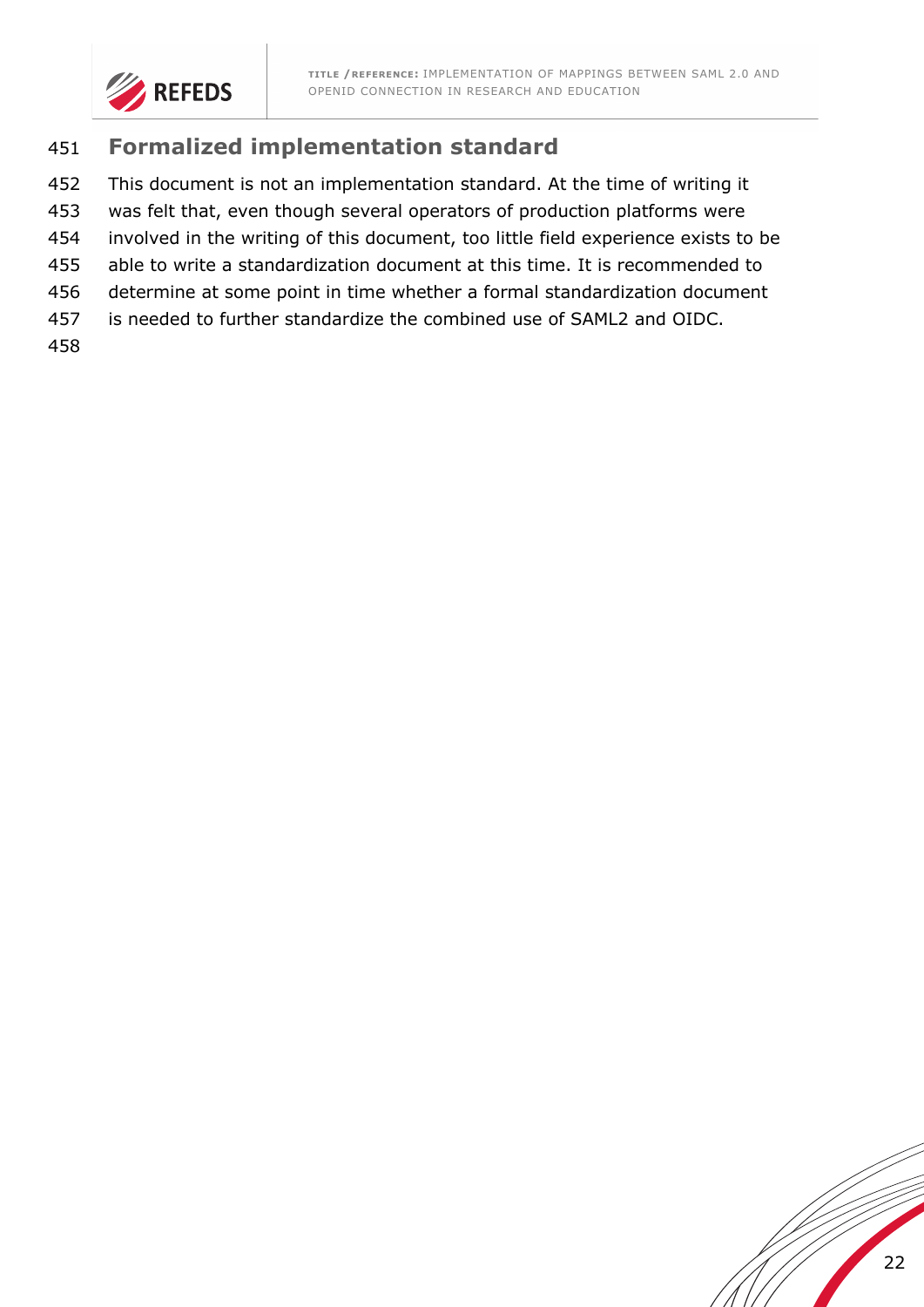

# **10. Authors and contributors**

| 460 |                                                                                             |  |  |
|-----|---------------------------------------------------------------------------------------------|--|--|
| 461 | The editor wishes to thank all people and their organisations who have                      |  |  |
| 462 | contributed to this document.                                                               |  |  |
| 463 |                                                                                             |  |  |
| 464 | • Alejandro Pérez Méndez (Universidad de Murcia)                                            |  |  |
| 465 | <b>Bart Geesink (SURFnet)</b><br>$\bullet$                                                  |  |  |
| 466 | Bradley Beddoes (Australian Access Federation Inc)<br>$\bullet$                             |  |  |
| 467 | Brendan Bellina (University of California, Los Angeles)<br>$\bullet$                        |  |  |
| 468 | David Hübner (DAASI International)<br>$\bullet$                                             |  |  |
| 469 | Davide Vaghetti (GARR)<br>$\bullet$                                                         |  |  |
| 470 | Heather Flanagan (REFEDs & Spherical Cow Consulting)<br>$\bullet$                           |  |  |
| 471 | Ioannis Kakavas (GRnet)<br>$\bullet$                                                        |  |  |
| 472 | Jim Basney (CILogon)<br>$\bullet$                                                           |  |  |
| 473 | José Manuel Macías (RedIRIS)<br>$\bullet$                                                   |  |  |
| 474 | Keith Hazelton (University of Wisconsin-Madison & Internet2)<br>$\bullet$                   |  |  |
| 475 | Leif Johansson (SUNET)<br>$\bullet$                                                         |  |  |
| 476 | Maarten Kremers (SURFnet)<br>$\bullet$                                                      |  |  |
| 477 | Mark Jones (The University of Texas Health Science Center at Houston)<br>$\bullet$          |  |  |
| 478 | Mikael Linden (CSC)<br>$\bullet$                                                            |  |  |
| 479 | Mischa Sallé (Nikhef)<br>$\bullet$                                                          |  |  |
| 480 | Nick Roy (Internet2)<br>$\bullet$                                                           |  |  |
| 481 | Nicolas Liampotis (GRnet)<br>$\bullet$                                                      |  |  |
| 482 | Roland Hedberg (Umeå University & SUNET)<br>$\bullet$                                       |  |  |
| 483 | Thomas Lenggenhager (SWITCH)<br>$\bullet$                                                   |  |  |
| 484 | Tom Scavo (Internet2)<br>$\bullet$                                                          |  |  |
| 485 | Wolfgang Pempe (DFN-Verein)                                                                 |  |  |
| 486 |                                                                                             |  |  |
| 487 | Parts of this work were supported by the $GÉANT$ project <sup>30</sup> , a project that has |  |  |
| 488 | received funding from the European Union's Horizon 2020 research and                        |  |  |
| 489 | innovation programme under Grant Agreement No. 731122 (GN4-2).                              |  |  |
| 490 |                                                                                             |  |  |
| 491 | Parts of this work were supported by the AARC2 <sup>31</sup> project, a project that has    |  |  |
| 492 | received funding from the European Union's Horizon 2020 research and                        |  |  |

<sup>&</sup>lt;sup>30</sup> https://www.geant.org/Projects/GEANT\_Project\_GN4

https://aarc-project.eu/